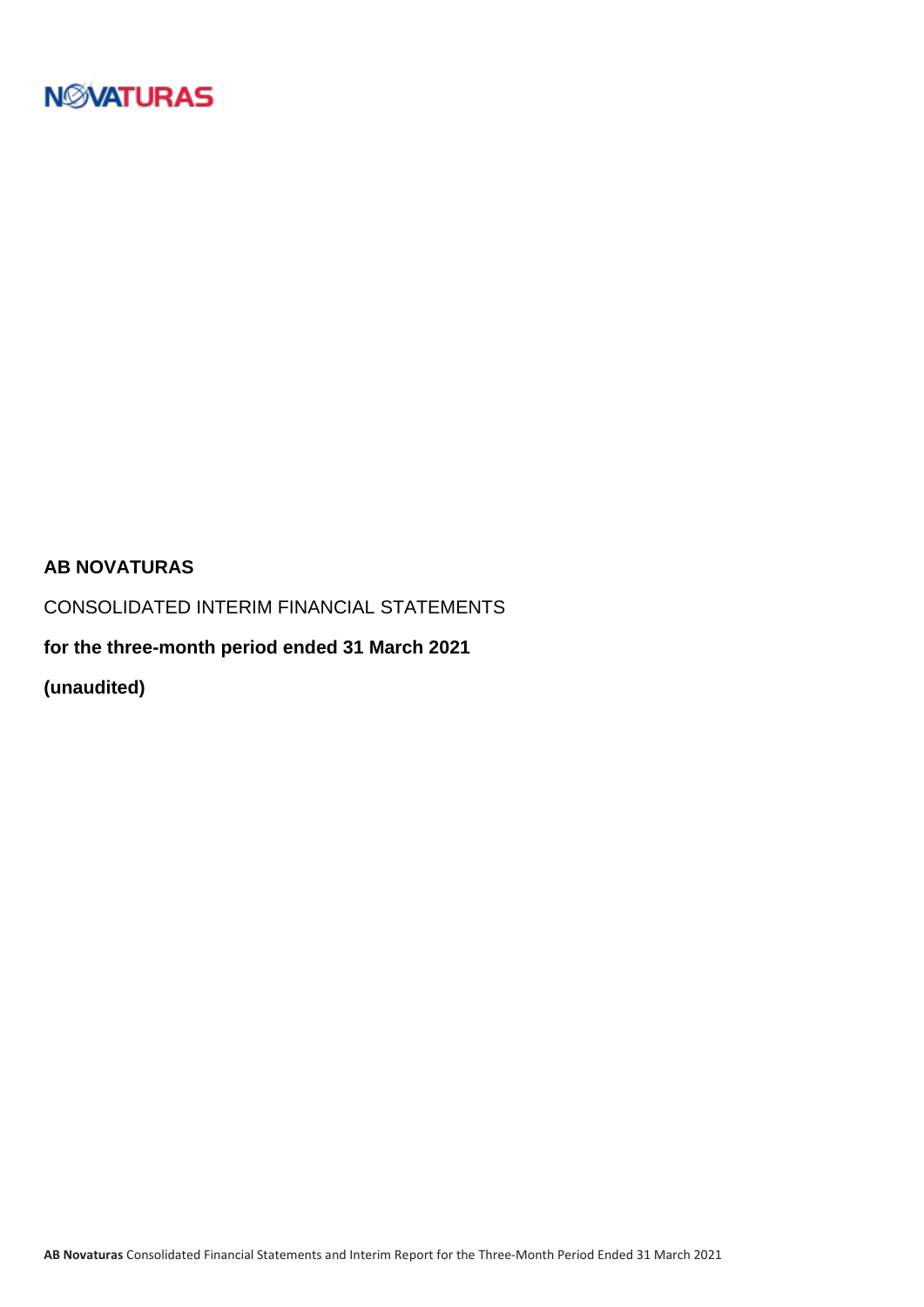| Beginning of reporting period | 1 January 2021                                                                                                                                                                                                                                     |
|-------------------------------|----------------------------------------------------------------------------------------------------------------------------------------------------------------------------------------------------------------------------------------------------|
| End of reporting period       | 31 March 2021                                                                                                                                                                                                                                      |
| <b>Business name</b>          | Novaturas, AB (further - "Novaturas" or "the<br>Company") (The Company's financial statements<br>and activity ratios are presented consolidated with<br>the results of subsidiaries; separate reports of the<br>parent company are not presented.) |
| Legal form                    | Public limited company                                                                                                                                                                                                                             |
| <b>Registration date</b>      | 16 December 1999                                                                                                                                                                                                                                   |
| Registration number           | 135567698                                                                                                                                                                                                                                          |
| LEI code                      | 097900BGCW0000042109                                                                                                                                                                                                                               |
| Manager of register           | <b>State Enterprise Centre of Registers</b>                                                                                                                                                                                                        |
| Company address               | A. Mickevičiaus str. 27, LT-44245 Kaunas                                                                                                                                                                                                           |
| Telephone                     | +370 37 321 264                                                                                                                                                                                                                                    |
| Fax                           | +370 37 321 130                                                                                                                                                                                                                                    |
| Website                       | www.novaturasgroup.com                                                                                                                                                                                                                             |

Abbreviation "pp" used in the report means percentage points.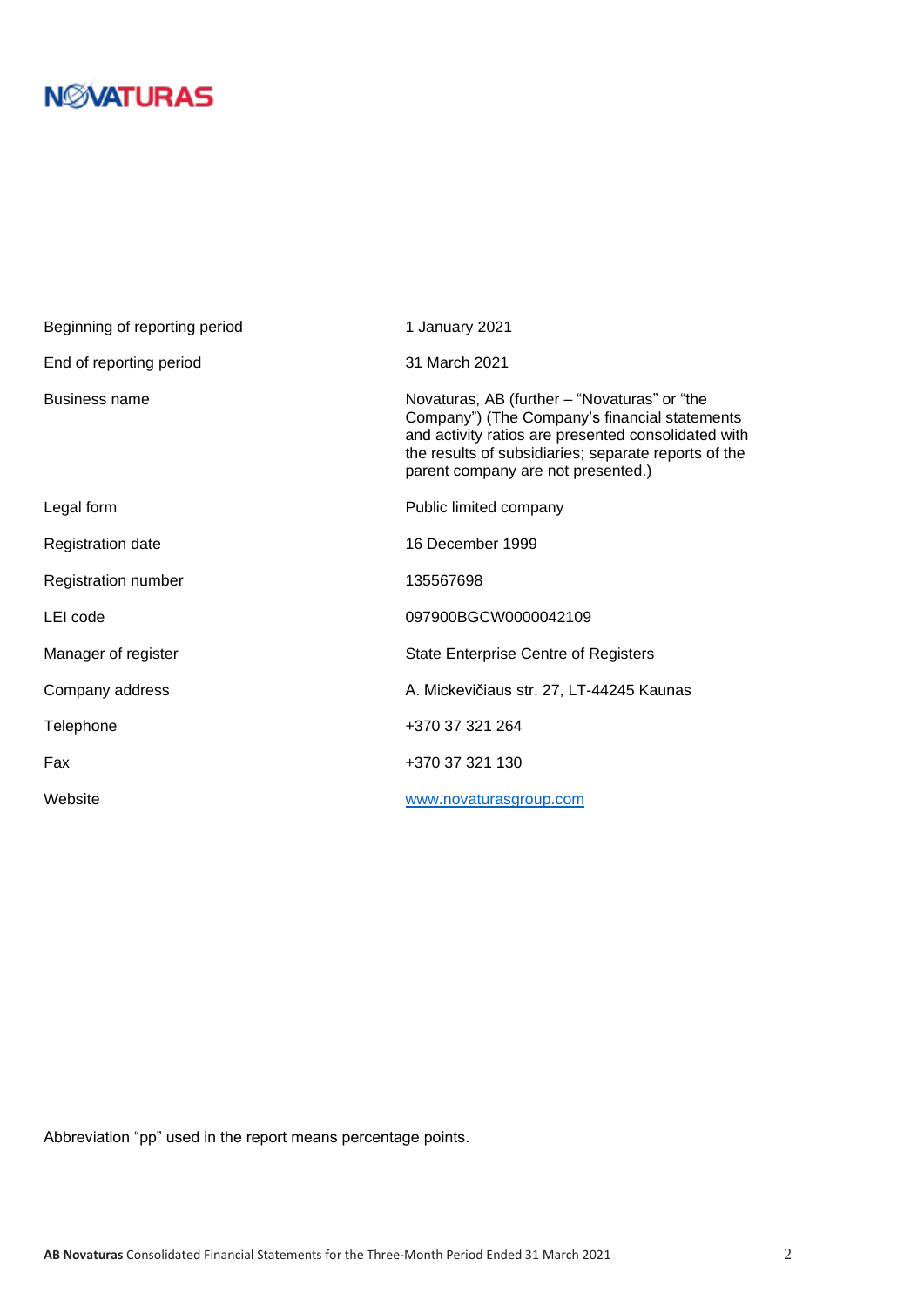# **Table of Contents**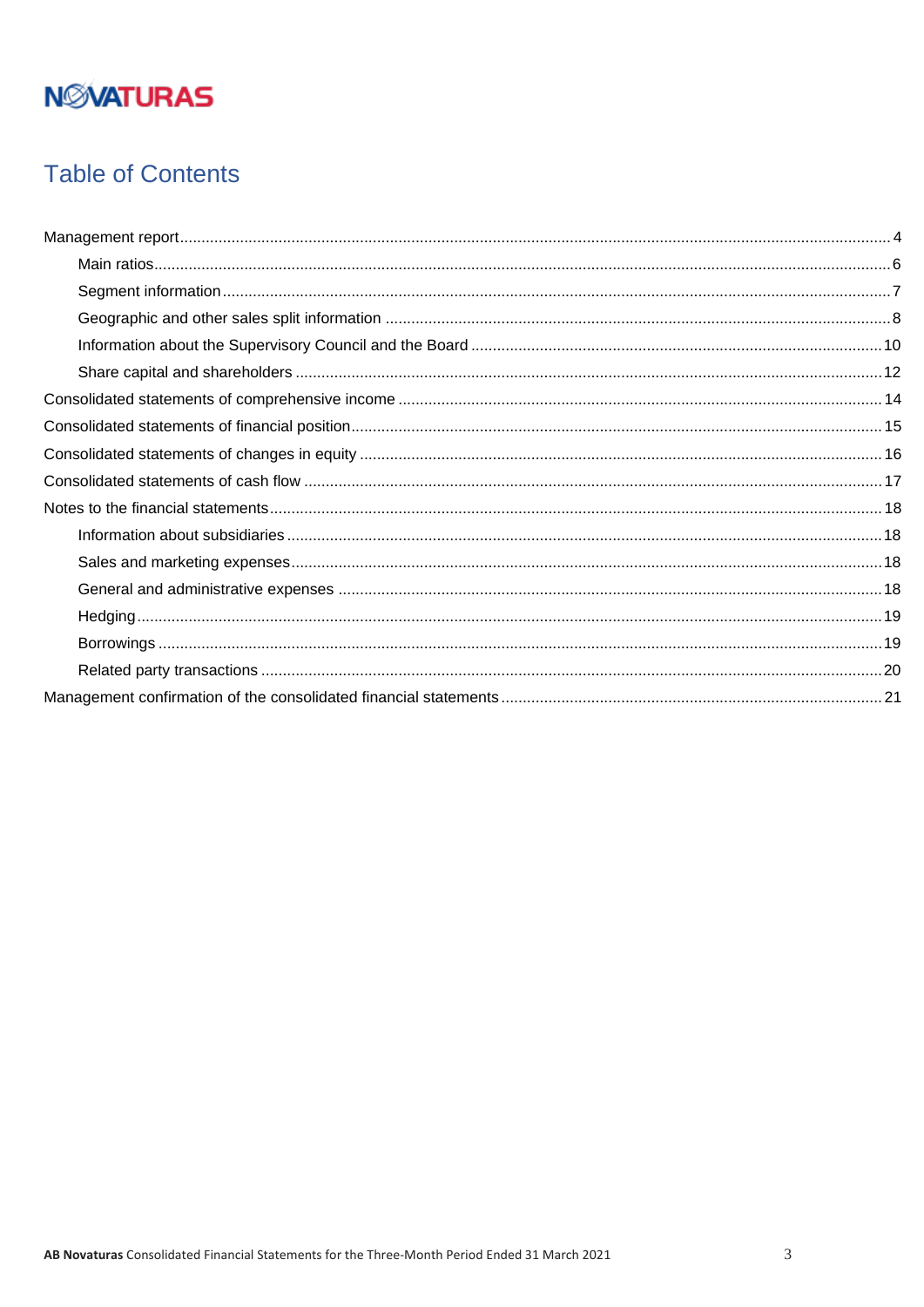

### <span id="page-3-0"></span>Management report

#### **2021 first-quarter highlights:**

- Novaturas's turnover was EUR 5.6 mln or 76% lower than in the same period of 2020.
- Gross profit amounted to EUR 1.6 mln and was 36% lower than in the same period of 2020.
- Operating expenses totaled EUR 1.05 mln, 63% less than in the same period of 2020. Excluding the impact of commissions and one-off expenses, operating costs decreased by 52% from the same period a year earlier.
- EBITDA ratio was positive and amounted to EUR 615,000.
- Novaturas had a net profit of EUR 0.2 mln, compared to a net loss of EUR 0.4 mln in the same period of 2020.
- The company served 8,940 clients, 71% less than in the same period of 2020.

#### **CEO's Forward**

#### Dear All,

In the first quarter of 2021 our main focus was dedicated to the resumption of operations in all our markets to which we have been intensively preparing. In fact, 2021 holiday season this year has started not in January as usual, but since February, when the first planes took off to Tenerife resorts. In February, after a year's break, we were the first in the market to resume flights to the most popular winter holiday destination - Egypt. Holiday destinations portfolio was supplemented by United Arab Emirates and Maldives.

The last month of the first quarter had the most significant impact on the first quarter results. In March, we have served 6.4 thousand customers – 18% more than in the corresponding period last year. Group revenue in March amounted to 4.1 million euros and was lower only by 6% than the same time last year. The overall results for January-March this year are still lower than the same period last year due to the existing restrictions. Because of the pandemic, we have started the holiday season a month later, the ski season was canceled, the supply of exotic holiday destinations shrank to two countries.

Despite all the restrictions applied to the tourism sector, we have started 2021 holiday season with scheduled flight programs rather than separate flights, and in March even managed to increase our activity volumes. Accelerating vaccination processes around the world, quick tourism sector adaptation to the new safe travelling reality, re-opening holiday destinations, the possibility of having so-called digital green certificate in the nearest future that will be valid in all the ES countries give optimism for the whole 2021 holiday season.

#### **Positive first quarter profitability ratios**

Throughout the past year, we have consistently adhered to crisis program and took strict costs control measures. The first quarter of this year was no exception and it benefited in reduced operating expenses by 63% (1.05 million euros) if compared to the same period in 2020. After eliminating the impact of commissions and one-time expenses, we have reduced operating expenses by 52% compared to the same period in 2020. Costs control, continuous and active collaboration with our partners abroad in ensuring competitive service prices, timely made decisions on resuming operations, taken leadership in being the first in the market to open safe holidays, and, of course, people's strong desire to travel - all these factors had a positive effect on first-quarter profitability ratios. Net profit reached 0.2 million this quarter, while in the same period in 2020 and 2019 we suffered loss of 0.4 and 0.1 million euros, respectively. EBITDA ratio this quarter was also positive and amounted to 615 thousand euros, compared to a loss of 190 thousand euros in the same period last year. Even in 2019 reached EBITDA result was more modest and amounted to 83 thousand euros.

The first quarter of this year was also marked by two significant events. In February, we have agreed with the State Investment Management Agency on a 10 million euros investment in Company's bonds. Funding is provided for a period of 6 years, after which we are committed to redeem the bonds. 10 million euros worth investment will reach "Novaturas" group using mixed financial instruments. Another important event – being one the firsts to have started refunding process for the trips that have been cancelled due to the pandemic – we have successfully completed it in the first days of March. Group-wide we have refunded over 9.3 million euros to our travelers.

#### **2021 holiday season is in full swing**

In April, after a gap year, we have resumed flights from all the Baltic countries to the most popular summer holiday destination - Turkey. From the middle of May, we will open flights to Greek islands of Crete, Rhodes and Corfu. Travelers are really looking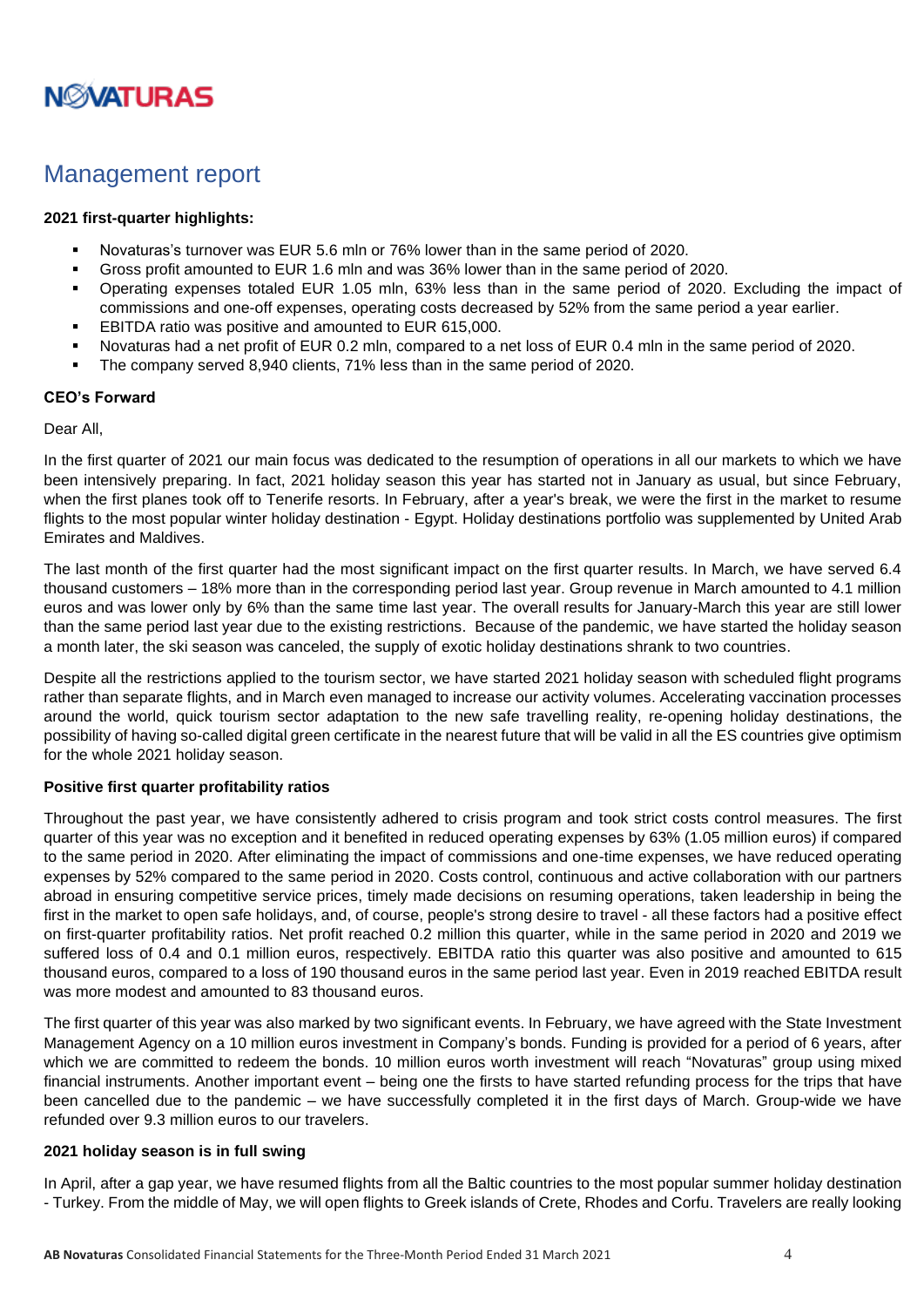

forward for this popular summer holiday destination to be opened. Last year, when the restrictions have been lifted, Greece was the first country re-opened to our travelers, so they already had the chance to experience and test all the safety measures Greece government has taken upon to ensure their safe holidays. We are also planning flight programs to Bulgaria, Montenegro and Tunisia for the upcoming summer holiday season. Long-haul destinations of Seychelles, Bali or Maldives will also be available for our travelers this summer.

Sincerely, CEO Audronė Keinytė

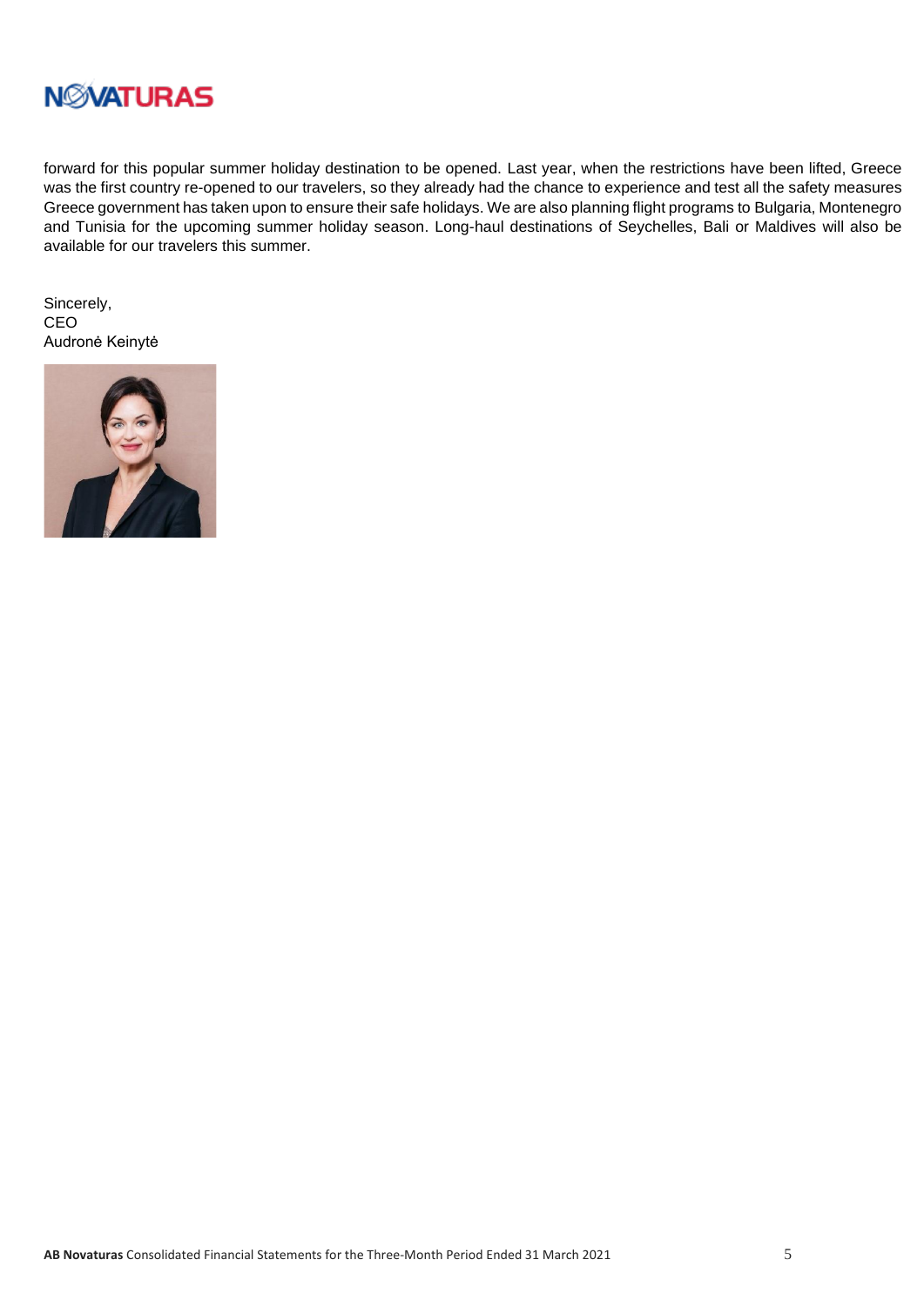# **N***NATURAS*

### <span id="page-5-0"></span>**Main ratios**

| <b>Financial indicators*</b> |         |         |         | Change, % | Change, % |
|------------------------------|---------|---------|---------|-----------|-----------|
|                              | Q1 2021 | Q1 2020 | Q1 2019 | 21/20     | 20/19     |
| Sales                        | 5,571   | 23,363  | 28,806  | $-76.2$   | $-18.9$   |
| Gross profit                 | 1.617   | 2,535   | 3,559   | $-36.2$   | $-28.8$   |
| <b>EBITDA</b>                | 615     | (190)   | 83      | -         |           |
| Operating profit (EBIT)      | 572     | (254)   | 5       |           |           |
| Profit before taxes          | 147     | (409)   | (162)   |           | $+152.5$  |
| Net profit for the period    | 191     | (353)   | (148)   |           | $+135.5$  |

\* Unless otherwise indicated, amounts are in thousands of EUR.

#### **Relative indicators/ratios**

| <b>Relative indicators/ratios</b>    |           |           |           | Change     | Change    |
|--------------------------------------|-----------|-----------|-----------|------------|-----------|
|                                      | Q1 2021   | Q1 2020   | Q1 2019   | 21/20      | 20/19     |
| Number of ordinary registered shares | 7,807,000 | 7,807,000 | 7,807,000 |            |           |
| Profit per share (EUR)               | 0.02      | $-0.05$   | $-0.02$   | $+0.07$    | $-0.03$   |
| Gross profit margin (%)              | 29.0      | 10.9      | 12.4      | $+18.1$ pp | $-1.5$ pp |
| EBITDA margin (%)                    | 11.0      | $-0.8$    | 0.3       | $+11.8$ pp | $-1.1$ pp |
| EBIT margin (%)                      | 10.3      | $-1.1$    | 0.0       | $+11.4$ pp | $-1.1$ pp |
| Profit before taxes margin (%)       | 2.6       | $-1.8$    | $-0.6$    | $+4.4$ pp  | $-1.2$ pp |
| Net profit margin for the period (%) | 3.4       | $-1.5$    | $-0.5$    | $+4.9$ pp  | $-1.0$ pp |
| Return on assets (ROA) (%)           | 0.4       | $-0.6$    | $-0.2$    | $+1.1$ pp  | $-0.4$ pp |
| Debt / equity ratio (%)              | 121.4     | 83.7      | 90.8      | $+37.7$ pp | $-7.1$ pp |
| Equity ratio (%)                     | 31.4      | 27.5      | 25.1      | $+3.9$ pp  | $+2.4$ pp |
| Actual profit tax rate (%)           | $-29.9$   | 13.7      | 8.6       | $-43.6$ pp | $+5.0$ pp |
| <b>Total liquidity ratio</b>         | 0.73      | 0.72      | 0.81      | 0.01       | $-0.09$   |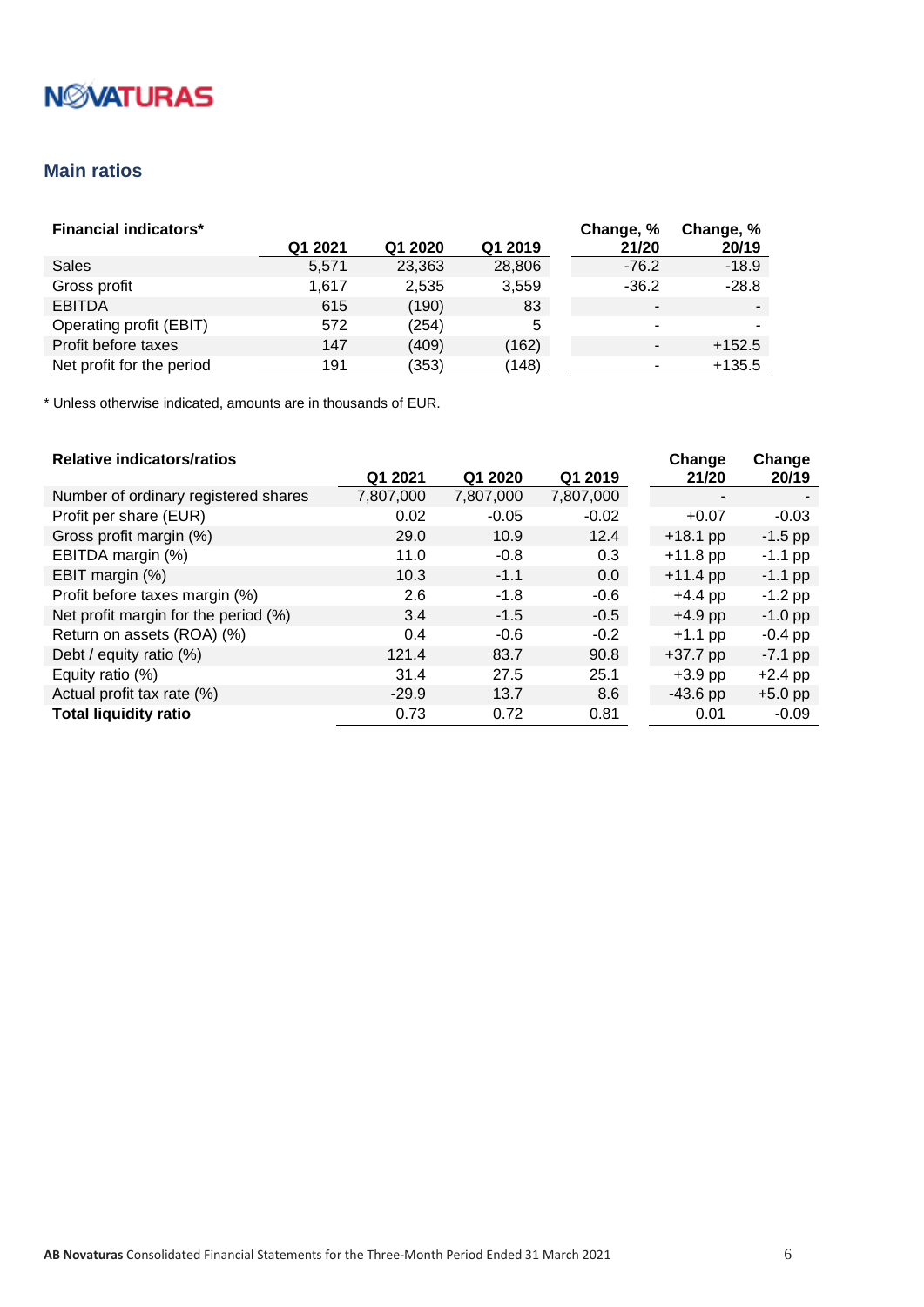

### <span id="page-6-0"></span>**Segment information**

For management purposes, Novaturas is organized into business units based on its services (product categories), which are as follows:

Flight package tours Sightseeing tours by coach Sightseeing tours by plane

Other sales (flight tickets, hotels, block seat sales to other operators, own agencies commissions)

(Unless otherwise indicated, amounts are in thousands of EUR.)

|                             | Q1 2021 | Q1 2020        | Q1 2019   | Change<br>21/20 | Change<br>20/19 |
|-----------------------------|---------|----------------|-----------|-----------------|-----------------|
| <b>Flight package tours</b> |         |                |           |                 |                 |
| <b>Sales</b>                | 4,154   | 19,838         | 24,401    | $-79.1%$        | $-18.7%$        |
| Cost of sales               | (2,976) | (17, 541)      | (20, 798) | $-83.0%$        | $-15.7%$        |
| <b>Gross profit</b>         | 1,178   | 2,297          | 3,603     | $-48.7%$        | $-36.2%$        |
| Gross profit margin (%)     | 28.4    | 11.6           | 14.8      | 16.8 pp         | $-3.2$ pp       |
| Sales commission expenses   | (279)   | (1, 107)       | (1, 450)  | $-76.5%$        | $-23.7%$        |
| Sales profit for segment    | 899     | 1,190          | 2,153     | $-19.0%$        | $-44.7%$        |
| Sales profit margin (%)     | 21.6    | 6.0            | 8.8       | $-16.0$ pp      | $-2.8$ pp       |
|                             |         |                |           |                 |                 |
| Sightseeing tours by coach  |         |                |           |                 |                 |
| <b>Sales</b>                |         | 30             | 142       |                 | $-78.9%$        |
| Cost of sales               |         | (28)           | (145)     |                 | $-80.7%$        |
| <b>Gross profit</b>         |         | $\overline{2}$ | (3)       |                 | $-166.7%$       |
| Gross profit margin (%)     |         | 6.7            | $-2.1$    |                 | $-8.8$ pp       |
| Sales commission expenses   |         | (1)            | (5)       |                 | $-80.0%$        |
| Sales profit for segment    |         | 1              | (8)       |                 | $-112.5%$       |
| Sales profit margin (%)     |         | 3.3            | $-5.6$    |                 | 9.0 pp          |
|                             |         |                |           |                 |                 |
| Sightseeing tours by plane  |         |                |           |                 |                 |
| <b>Sales</b>                |         | 216            | 376       |                 | $-42.6%$        |
| Cost of sales               |         | (186)          | (289)     |                 | $-35.6%$        |
| <b>Gross profit</b>         |         | 30             | 87        |                 | $-65.5%$        |
| Gross profit margin (%)     |         | 13.9           | 23.1      |                 | $-9.2$ pp       |
| Sales commission expenses   |         | (12)           | (23)      |                 | $-47.8%$        |
| Sales profit for segment    |         | 18             | 64        |                 | $-71.9%$        |
| Sales profit margin (%)     |         | 8.3            | 17.0      |                 | $-8.7$ pp       |
|                             |         |                |           |                 |                 |
| <b>Other sales</b>          |         |                |           |                 |                 |
| <b>Sales</b>                | 1,417   | 3,279          | 3,887     | $-56.8%$        | $-15.6%$        |
| Cost of sales               | (978)   | (3,073)        | (4,015)   | $-68.2%$        | $-23.5%$        |
| <b>Gross profit</b>         | 439     | 206            | (128)     | 113.1%          | $-260.9%$       |
| Gross profit margin (%)     | 31.0    | 6.3            | $-3.3$    | 24.7 pp         | $-9.6$ pp       |
| Sales commission expenses   |         |                |           |                 |                 |
| Sales profit for segment    | 439     | 206            | (128)     | 113.1%          | $-260.9%$       |
| Sales profit margin (%)     | 31.0    | 6.3            | $-3.3$    | 24.7%           | 9.6 pp          |

Sales of flight package tours accounted for the largest part of sales and profits. Sightseeing tours by coach and by plane remained small products, while sales of other activities have limited impact on the overall profit. Received subsidies are reflected in other products sales line. Amount int the first quarter – EUR 0.16 million.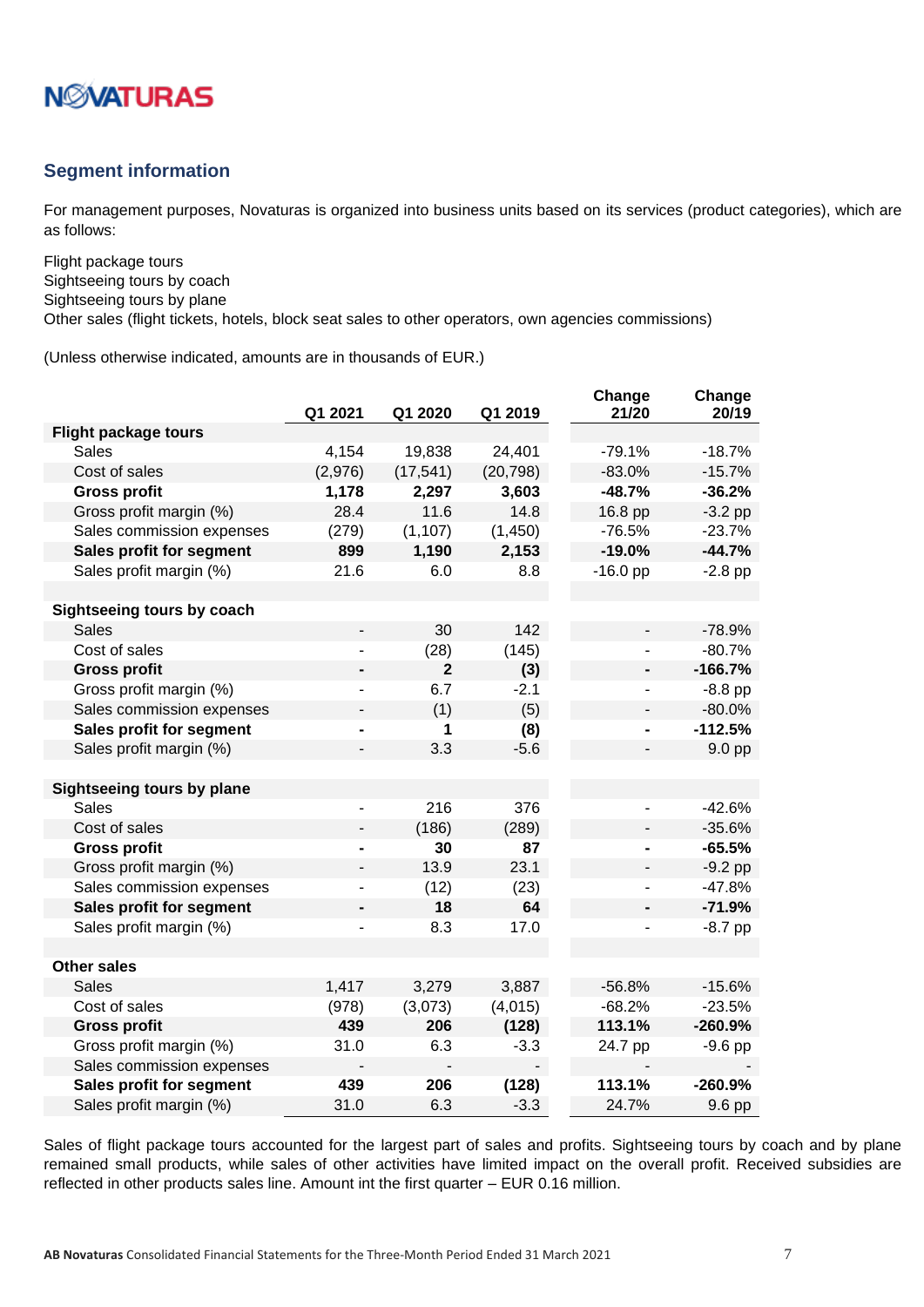# **NØVATURAS**

#### <span id="page-7-0"></span>**Geographic and other sales split information**

The company's activities included tour organization and the distribution of tours through diversified and complementary distribution channels: a retail network of travel agencies and the company's own retail channels (own travel agencies, ecommerce sales, tickets only sales through the Global Distribution System (GDS)). The company works with over 400 travel agencies, including all of the major agencies in the Baltics. E-commerce sales are via company websites. In three-month of 2021, the company's websites were visited by 0.5 million unique visitors, which is 58% less than in the same period of 2020.

The group sells flight tickets for its own organized charter flights via GDS, which means that Novaturas' charter tickets are available worldwide – to travel agents and also to passengers directly via web portals for airline tickets.

The breakdown of sales by distribution channels was as follows:

|                 |            |            |            | Change     | Change    |
|-----------------|------------|------------|------------|------------|-----------|
|                 | Q1 2021, % | Q1 2020, % | Q1 2019, % | 21/20      | 20/19     |
| Travel agencies | 67.9       | 70.5       | 71.5       | $-2.6$ pp  | $1.0$ pp  |
| Own retail      | 10.1       | 12.8       | 12.8       | $-2.7$ pp  |           |
| Web sales       | 8.9        | 15.1       | 14.1       | $-6.2$ pp  | $+1.0$ pp |
| GDS             | 13.1       | 1.6        | 1.6        | $+11.5$ pp |           |
| <b>Total</b>    | 100.0      | 100.0      | 100.0      |            |           |

Number of clients served by country of sales (in thousands of clients):

|              | Q1 2021 | Q1 2020 | Q1 2019 | Change %,<br>21/20 | Change %,<br>20/19 |
|--------------|---------|---------|---------|--------------------|--------------------|
| Lithuania    | 4.9     | 12.6    | 17.5    | $-60.6$            | $-27.7$            |
| Latvia       | 1.2     | 7.2     | 10.1    | $-84.1$            | $-28.3$            |
| Estonia      | 2.8     | 11.2    | 13.4    | $-74.9$            | $-16.2$            |
| Other        | ۰       | 0.2     | 0.1     | ۰                  | $-10.0$            |
| <b>Total</b> | 8.9     | 31.2    | 41.1    | $-71.4$            | $-24.1$            |

Number of clients served by product category (in thousands of clients):

|                                                  |         |         |         | Change %,                | Change %, |
|--------------------------------------------------|---------|---------|---------|--------------------------|-----------|
|                                                  | Q1 2021 | Q1 2020 | Q1 2019 | 21/20                    | 20/19     |
| Flight package tours                             | 5.5     | 26.4    | 33.7    | $-79.3$                  | $-21.7$   |
| Sightseeing tours by coach                       | -       | 0.2     | 0.5     | ۰                        | $-66.2$   |
| Sightseeing tours by plane                       | ۰       | 0.2     | 0.4     | $\overline{\phantom{0}}$ | $-45.0$   |
| Other sales (separate flight and hotel services) | 3.4     | 4.4     | 6.5     | $-21.6$                  | $-31.3$   |
| <b>Total</b>                                     | 8.9     | 31.2    | 41.1    | $-71.4$                  | $-24.1$   |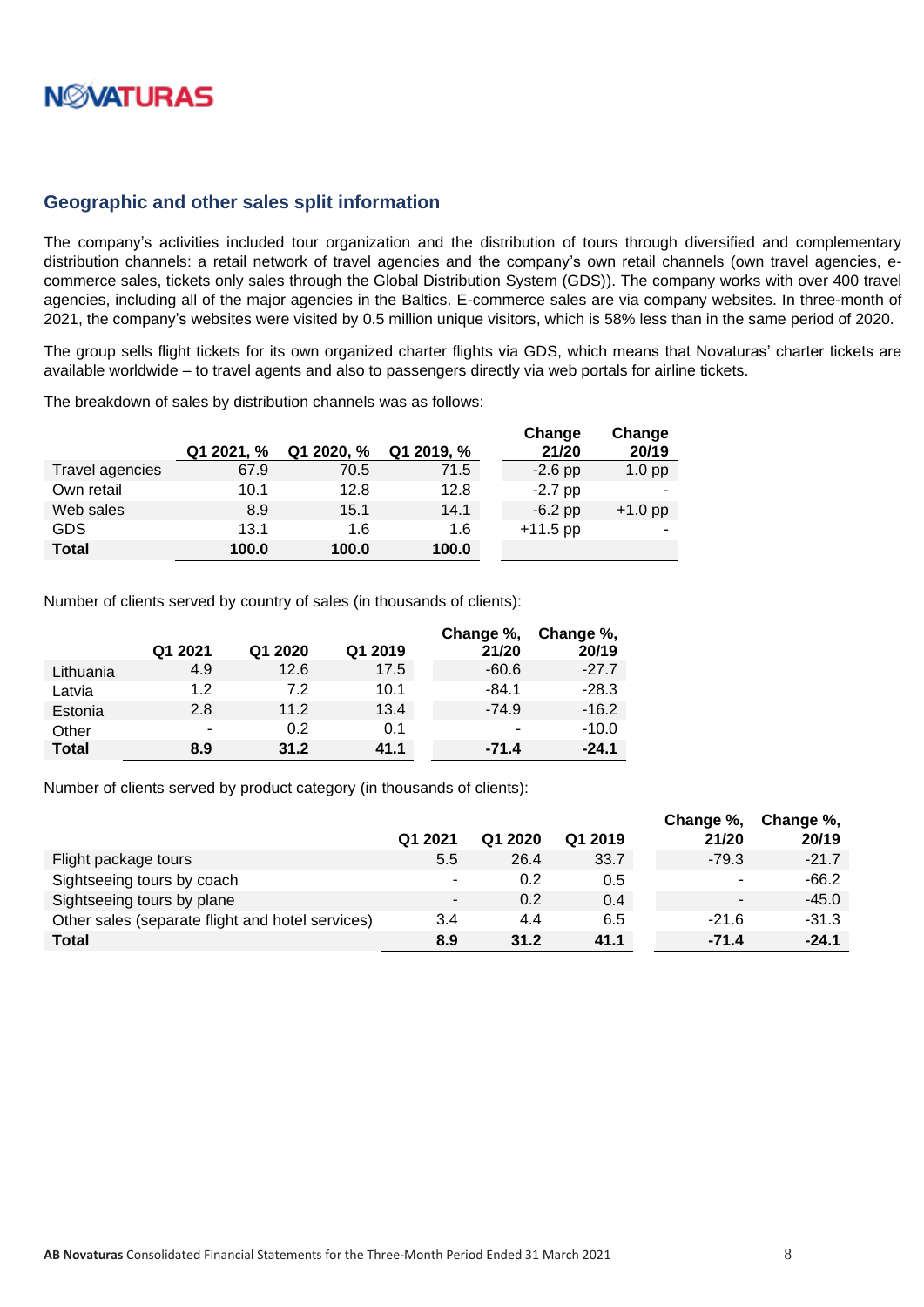# **NWATURAS**

The breakdown of group package travel sales by destinations is as follows:

|                                  | Q1 2021, % | Q1 2020, % | Q1 2019, % | Change<br>21/20 | Change<br>20/19 |
|----------------------------------|------------|------------|------------|-----------------|-----------------|
| Egypt                            | 61.0       | 50.3       | 54.4       | $+10.7$ pp      | $-4.1$ pp       |
| Spain (including Canary Islands) | 35.8       | 14.1       | 10.8       | $+21.7$ pp      | $+3.3$ pp       |
| Skiing                           |            | 12.1       | 11.8       | ۰               | $-0.3$ pp       |
| Long-haul                        | 1.6        | 17.1       | 15.7       | $-15.5$ pp      | $+1.4$ pp       |
| Other destinations               | 1.6        | 6.4        | 7.3        | $-4.8$ pp       | $-0.9$ pp       |
| <b>Total</b>                     | 100.0      | 100.0      | 100.0      |                 |                 |

Group monthly sales seasonality was as follows:

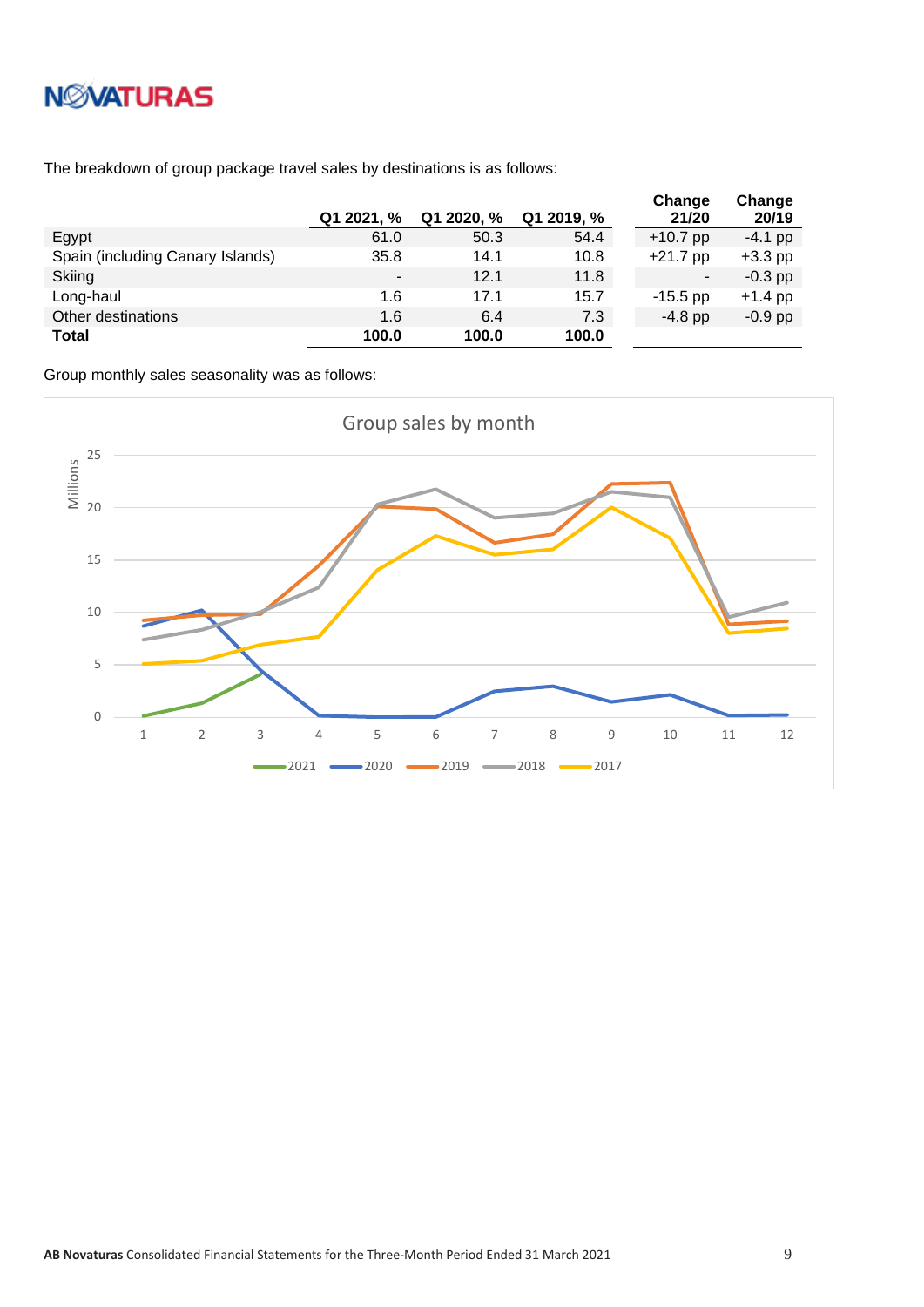

#### <span id="page-9-0"></span>**Information about the Supervisory Council and the Board**

According to the decision of the ordinary general meeting of the shareholders of the Company the management bodies' structure has been changed by eliminating the Supervisory Board of the Company and increasing members of the Board from 3 to 5. The Company as of the 30<sup>th</sup> of June 2020 has one collegial body - the Board, to which part of the supervisory functions were delegated. 2 members of increased and newly elected Board shall be independent. A team of the Company's top executives formed the previous members of the Board.

Considering the structure of the Company's shareholders, the size of the Company, the number of employees, and the structure of Novaturas Group, the proposed changes in corporate governance shall simplify the management of the Company and make it more efficient. Greater involvement of independent members in the management of the Company, rather than in supervision, shall provide opportunities to supplement the existing competencies of the Company and make maximum use of the knowledge and experience of the current management and at the same time incorporate new approaches and good governance practices. The changes also shall strengthen the management of the group, with more decisions relating to subsidiaries being added to the Board's remit.

A model like this is recommended among the most effective forms of corporate governance, ensures the representation of shareholders and other stakeholders, and the efficiency and productivity of the Company's operations.

The Board is elected for 4 years. The new members of the Board of the Company are competent professionals with the needed experience.

| <b>Name</b>        | <b>Position on the</b><br><b>Board</b>           | Legal entity and position                                                                                                                                                                                                                                                                                     | shares<br>held in the<br>Company | Start of term |
|--------------------|--------------------------------------------------|---------------------------------------------------------------------------------------------------------------------------------------------------------------------------------------------------------------------------------------------------------------------------------------------------------------|----------------------------------|---------------|
| Ugnius Radvila     | Member of the<br>Board                           |                                                                                                                                                                                                                                                                                                               | 740,702                          | 2020-06-30    |
| Vidas Paliūnas     | Member of the<br><b>Board</b>                    | Business Center 32, UAB; - Member of the<br><b>Management Board</b>                                                                                                                                                                                                                                           | 535,278                          | 2020-06-30    |
| Janek Pohla        | Member of the<br><b>Board</b>                    | Member of the Board of the Estonian Chamber<br>of Commerce and Industry; Tahe Outdoors, OU<br>- member of Management Board; Rendez<br>Vous, OU - member of Management Board and<br>sole owner                                                                                                                 | 800,000                          | 2020-06-30    |
| Andrius Jurkonis   | Member of the<br>Board (independent<br>member)   | Open type investment fund Axia Capital – fund<br>manager; Farmacijos kapitalas, JSC - director;<br>New Pharma, CEE - director; Privataus kapitalo<br>investicijos, JSC - director; New retail LV, JSC<br>- director and 100% owner                                                                            |                                  | 2020-06-30    |
| Virginijus Lepeška | Chairman of the<br>Board (independent<br>member) | Organizacijų vystymo centras, JSC -<br>consultant, chairman of the Board; OVC<br>mokymai, JSC - consultant; AL holdingas, JSC<br>- deputy director, member of the Board;<br>Swenheim, JSC – deputy director, member of<br>the Board; Biseris, JSC - member of the Board;<br>Lewben, JSC - member of the Board |                                  | 2020-06-30    |

Information about the Board as of the 31st of March 2021:

**Number of**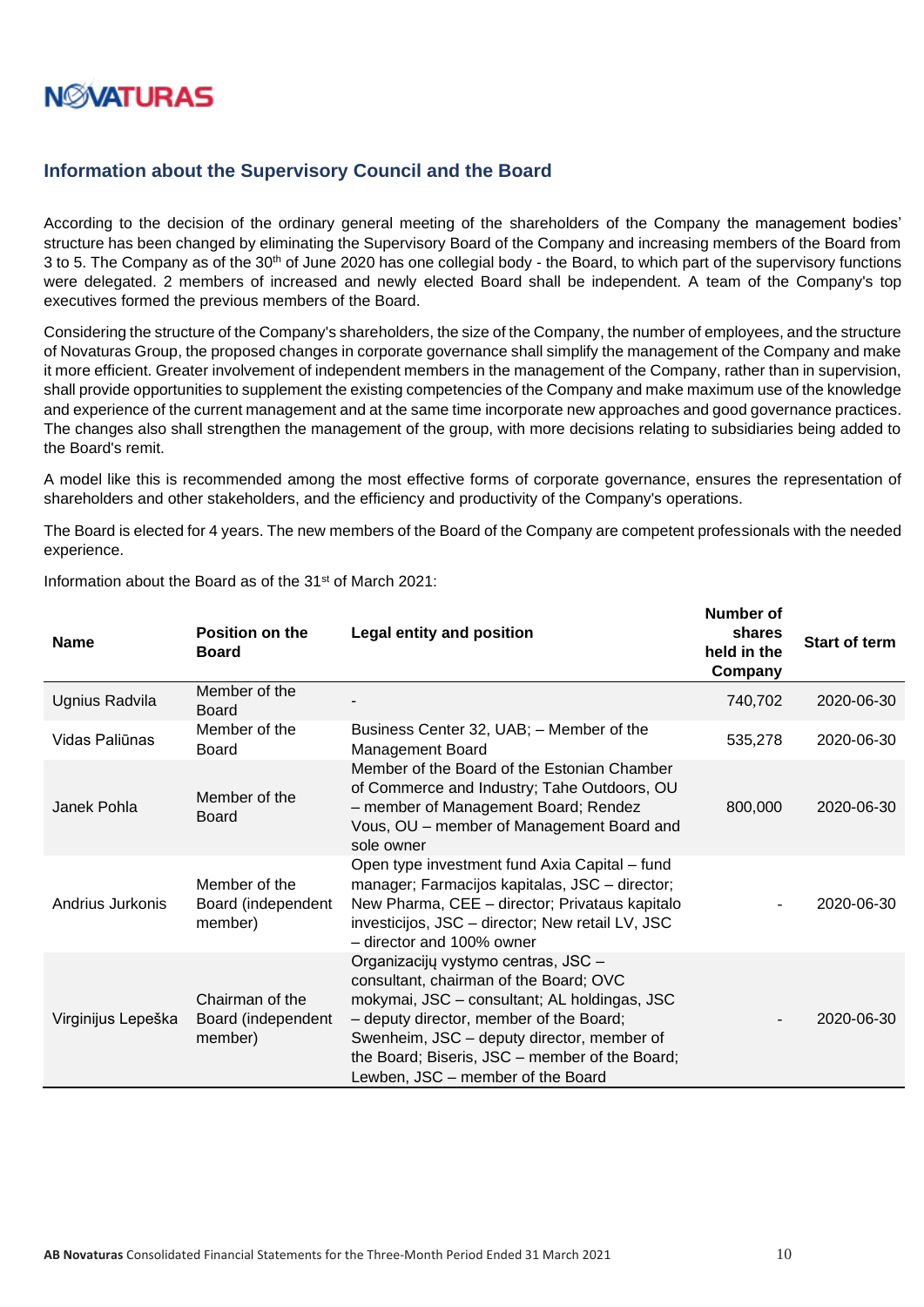

Company's top executives as of the 31<sup>th</sup> of March 2021:

| <b>Name</b>     | <b>Position within the Company</b> | Number of<br>shares held<br>in the<br>Company |
|-----------------|------------------------------------|-----------------------------------------------|
| Audronė Keinytė | CEO                                |                                               |
| Tomas Staškūnas | CFO                                | 58,192                                        |
| leva Galvydienė | CCO                                |                                               |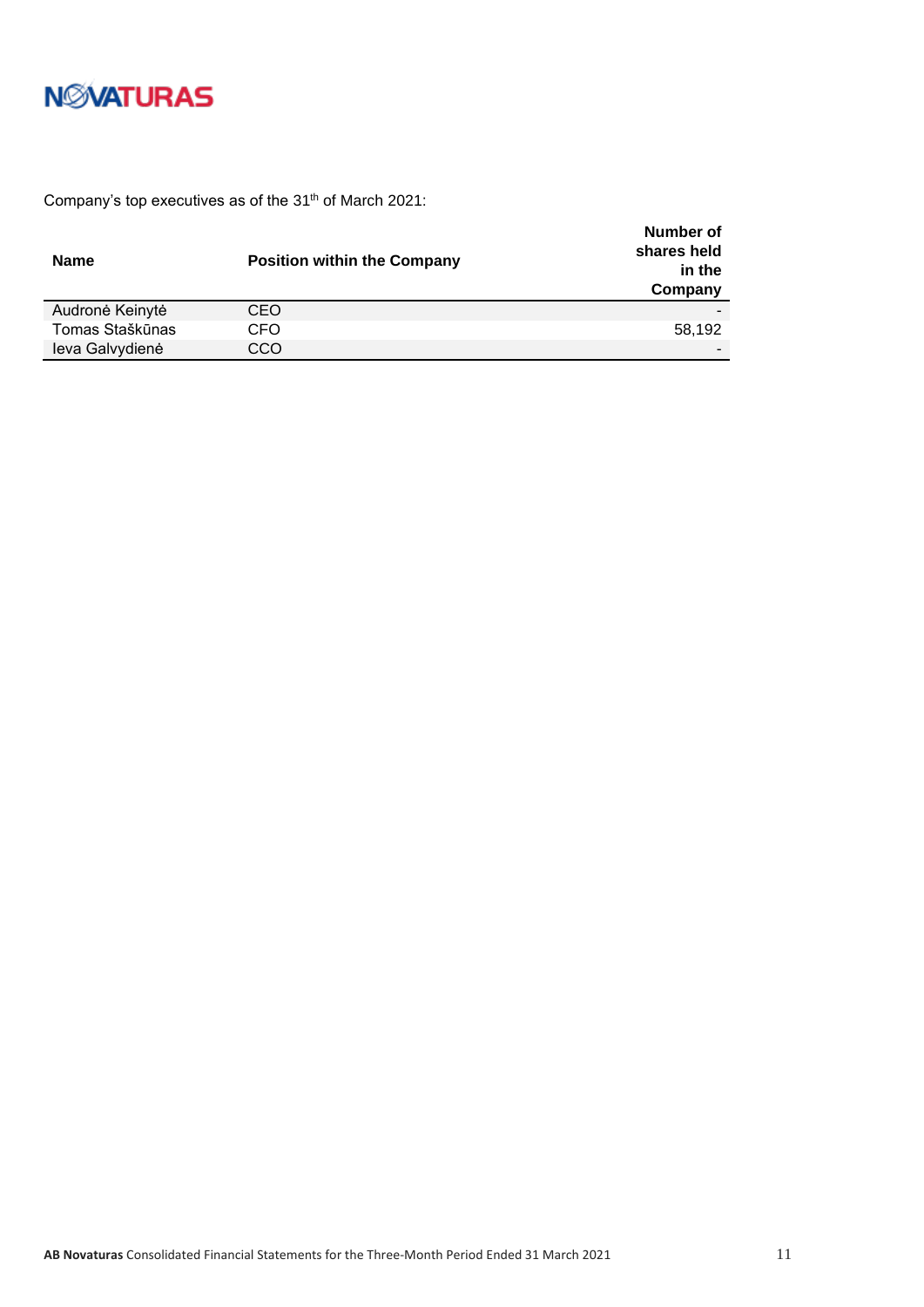

#### <span id="page-11-0"></span>**Share capital and shareholders**

The company's share capital is EUR 234,210. It consists of 7,807,000 ordinary registered shares with a nominal value of EUR 0.03. The number of shares of the company that grant votes in the General Meeting of Shareholders is 7,807,000.

The ordinary registered shares of AB Novaturas (ISIN code LT0000131872) are listed on the Official List of the Nasdaq Vilnius Stock Exchange (symbol NTU1L) and on the Warsaw Stock Exchange (symbol NTU, ISIN code LT0000131872).

Information about trading in AB Novaturas shares from 21 March 2018 to 31 March 2021 on the Nasdaq Vilnius exchange in Lithuania:

|         | <b>Currency</b> | Opening<br>price | <b>Maximum</b><br>price | Lowest<br>price | <b>Closing</b><br>price | Average<br>price | <b>Volume</b><br>(quantity) | <b>Volume</b><br>(EUR) |
|---------|-----------------|------------------|-------------------------|-----------------|-------------------------|------------------|-----------------------------|------------------------|
| Q1 2018 | <b>EUR</b>      | 11.00            | 12.40                   | 10.56           | 10.85                   | 11.38            | 17,830                      | 202,845                |
| Q2 2018 | <b>EUR</b>      | 10.85            | 11.37                   | 10.67           | 11.20                   | 11.01            | 183,160                     | 2,016,183              |
| Q3 2018 | <b>EUR</b>      | 11.25            | 12.78                   | 11.05           | 11.05                   | 11.76            | 57,065                      | 671,148                |
| Q4 2018 | <b>EUR</b>      | 11.20            | 11.23                   | 7.90            | 8.00                    | 8.94             | 111,267                     | 994,816                |
| Q1 2019 | <b>EUR</b>      | 7.90             | 8.60                    | 7.90            | 8.31                    | 8.28             | 53,408                      | 442,387                |
| Q2 2019 | <b>EUR</b>      | 8,31             | 8,50                    | 6,80            | 7,05                    | 8,02             | 276 376                     | 2 2 1 6 7 4 7          |
| Q3 2019 | <b>EUR</b>      | 7.15             | 7,80                    | 6.40            | 6,55                    | 7,03             | 61 452                      | 431 871                |
| Q4 2019 | <b>EUR</b>      | 6,55             | 6,80                    | 4,20            | 4,30                    | 4,27             | 1 380 166                   | 5 906 141              |
| Q1 2020 | <b>EUR</b>      | 4.30             | 4,68                    | 2,12            | 2,22                    | 3,89             | 821 795                     | 3 200 535              |
| Q2 2020 | <b>EUR</b>      | 2.20             | 3.02                    | 1.93            | 2.32                    | 2.05             | 4,359,777                   | 8,931,213              |
| Q3 2020 | <b>EUR</b>      | 2.32             | 2.36                    | 1.76            | 1.77                    | 2.06             | 833,520                     | 1,719,428              |
| Q4 2020 | <b>EUR</b>      | 1.79             | 3.20                    | 1.76            | 2.94                    | 2.47             | 1,222,888                   | 3,021,562              |
| Q1 2021 | <b>EUR</b>      | 2.94             | 3.90                    | 2.70            | 3.52                    | 3.14             | 897,418                     | 2,821,109              |

As of 31 March 2021, the company's market capitalization was EUR 27.48 million and increased by 19.7% in the first quarter.

Information about trading in AB Novaturas shares from 21 March 2018 to 31 March 2021 on the "GPW main market" at the Warsaw Stock Exchange in Poland:

|         | <b>Currency</b> | Opening<br>price | <b>Maximum</b><br>price | Lowest<br>price | <b>Closing</b><br>price | Average<br>price | Volume<br>(quantity) | Volume<br>(PLN) |
|---------|-----------------|------------------|-------------------------|-----------------|-------------------------|------------------|----------------------|-----------------|
| Q1 2018 | <b>PLN</b>      | 43.90            | 45.95                   | 43.60           | 43.95                   | 45.49            | 24,951               | 1,134,971       |
| Q2 2018 | <b>PLN</b>      | 43.95            | 48.00                   | 42.60           | 48.00                   | 44.96            | 150,462              | 6,765,241       |
| Q3 2018 | <b>PLN</b>      | 48.00            | 56.00                   | 44.20           | 47.30                   | 48.71            | 48,202               | 2,348,140       |
| Q4 2018 | <b>PLN</b>      | 47.30            | 48.30                   | 32.39           | 33.20                   | 36.98            | 39,843               | 1,473,410       |
| Q1 2019 | <b>PLN</b>      | 33.20            | 38.48                   | 33.15           | 37.80                   | 34.23            | 19,337               | 661,820         |
| Q2 2019 | <b>PLN</b>      | 37,80            | 40,00                   | 31,80           | 33,20                   | 34,38            | 5,150                | 177,060         |
| Q3 2019 | <b>PLN</b>      | 31,80            | 31,80                   | 27,20           | 28,40                   | 28,71            | 2,824                | 81,070          |
| Q4 2019 | <b>PLN</b>      | 28,00            | 28,60                   | 17,00           | 17,50                   | 20,70            | 87,854               | 1,818,800       |
| Q1 2020 | <b>PLN</b>      | 17,20            | 21,00                   | 12,00           | 12,00                   | 17,66            | 1,685                | 29,760          |
| Q2 2020 | <b>PLN</b>      | 8,00             | 13,10                   | 8,00            | 9,85                    | 10,34            | 102,261              | 1,056,950       |
| Q3 2020 | <b>PLN</b>      | 9,80             | 10,90                   | 7,60            | 8,50                    | 9,15             | 16,461               | 150,650         |
| Q4 2020 | <b>PLN</b>      | 8,50             | 15,00                   | 7,00            | 12,40                   | 10,88            | 39,256               | 427,100         |
| Q1 2021 | <b>PLN</b>      | 12,40            | 17,00                   | 11,80           | 16,30                   | 14,41            | 22,350               | 321,980         |

As of 31 March 2021, the Company's market capitalization was PLN 127.25 million and, calculated in PLN, increased by 31.45% during the first quarter.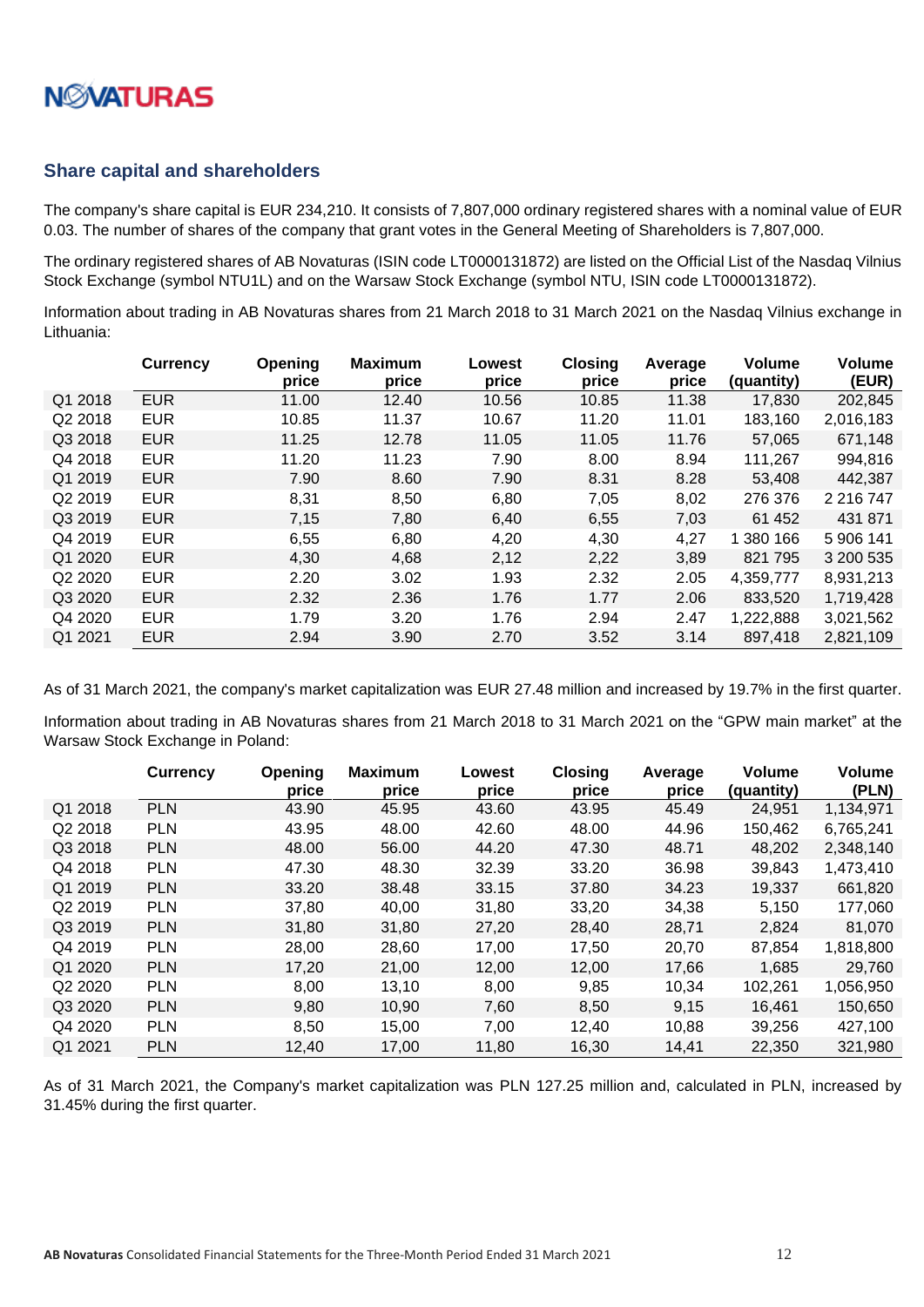The following shareholders held at least 5% of share capital and votes as of 31 March 2021:

| Name of the shareholder                 | <b>Number of shares</b> | Share of authorized capital<br>and total number of votes |
|-----------------------------------------|-------------------------|----------------------------------------------------------|
| Central European Tour Operator S.a.r.l. | 2,687,454               | 34.42                                                    |
| ME Ivesticija                           | 779 900                 | 9.99                                                     |
| Ugnius Radvila                          | 740,702                 | 9.49                                                     |
| Rytis Šūmakaris                         | 535,278                 | 6.86                                                     |
| Vidas Paliūnas                          | 535,278                 | 6.86                                                     |
| <b>Others</b>                           | 2,528,388               | 32.39                                                    |
| <b>Total</b>                            | 7,807,000               | 100.00                                                   |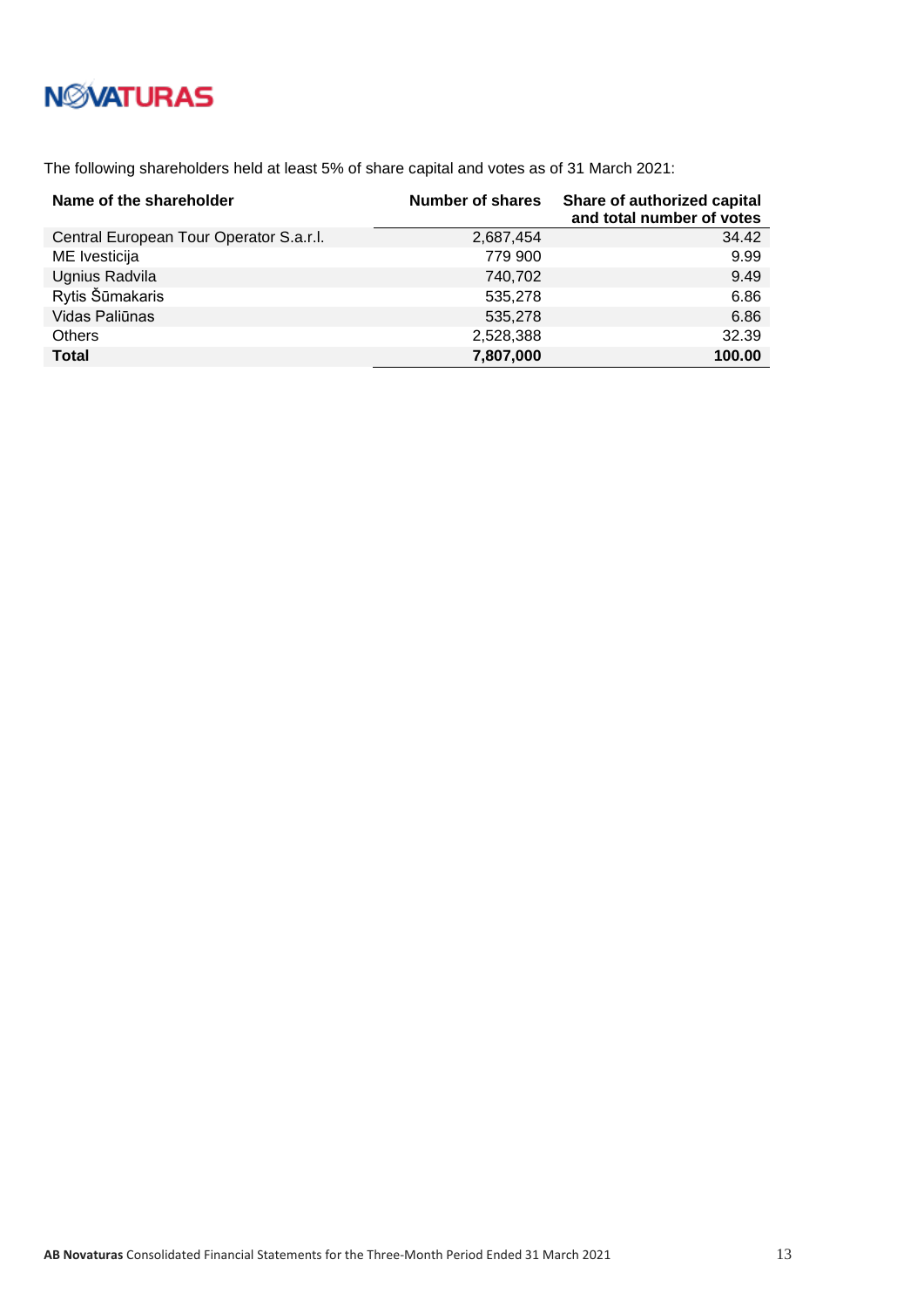### <span id="page-13-0"></span>Consolidated statements of comprehensive income

|                                                                                                          | Q1 2021 | Q1 2020   | Q1 2019   | Change %,<br>21/20 | Change %,<br>20/19 |
|----------------------------------------------------------------------------------------------------------|---------|-----------|-----------|--------------------|--------------------|
| <b>Sales</b>                                                                                             | 5,571   | 23,363    | 28,806    | $-76.2$            | $-18.9$            |
| Cost of sales                                                                                            | (3,954) | (20, 828) | (25, 247) | $-81.0$            | $-17.5$            |
| <b>Gross profit</b>                                                                                      | 1,617   | 2,535     | 3,559     | $-36.2$            | $-28.8$            |
| Sales and marketing expenses                                                                             | (652)   | (2,088)   | (2, 447)  | $-68.8$            | $-21.5$            |
| General and administrative expenses                                                                      | (393)   | (701)     | (1, 106)  | $-43.9$            | $-18.10$           |
| Other operating income                                                                                   |         |           |           |                    |                    |
| Other operating (expenses)                                                                               |         |           | (2)       |                    |                    |
| <b>Profit from operations</b>                                                                            | 572     | (254)     |           |                    |                    |
| Finance income                                                                                           | 212     | 109       | 110       | 94.5               | $-0.9$             |
| Finance (expenses)                                                                                       | (637)   | (264)     | (277)     | 141.3              | $-4.7$             |
| Profit before tax                                                                                        | 147     | (409)     | (162)     |                    | 152.5              |
| Income tax (expense)                                                                                     | 44      | 56        | 14        | $-21.4$            | 300.0              |
| Net profit                                                                                               | 191     | (353)     | (148)     |                    | 138.5              |
|                                                                                                          |         |           |           |                    |                    |
| Other comprehensive income to be reclassified to<br>profit or loss in subsequent periods                 |         |           |           |                    |                    |
| Result of changes in cash flow hedge reserve                                                             | 449     | (3,005)   | 1,126     |                    |                    |
| Impact of income tax                                                                                     | (67)    | 451       | (169)     |                    |                    |
| Total comprehensive income for the year                                                                  | 573     | (2,907)   | 809       |                    |                    |
|                                                                                                          |         |           |           |                    |                    |
| Basic and diluted, profit for the year attributable to<br>ordinary equity holders of the parent (in EUR) | 0,02    | $-0.05$   | $-0.02$   |                    |                    |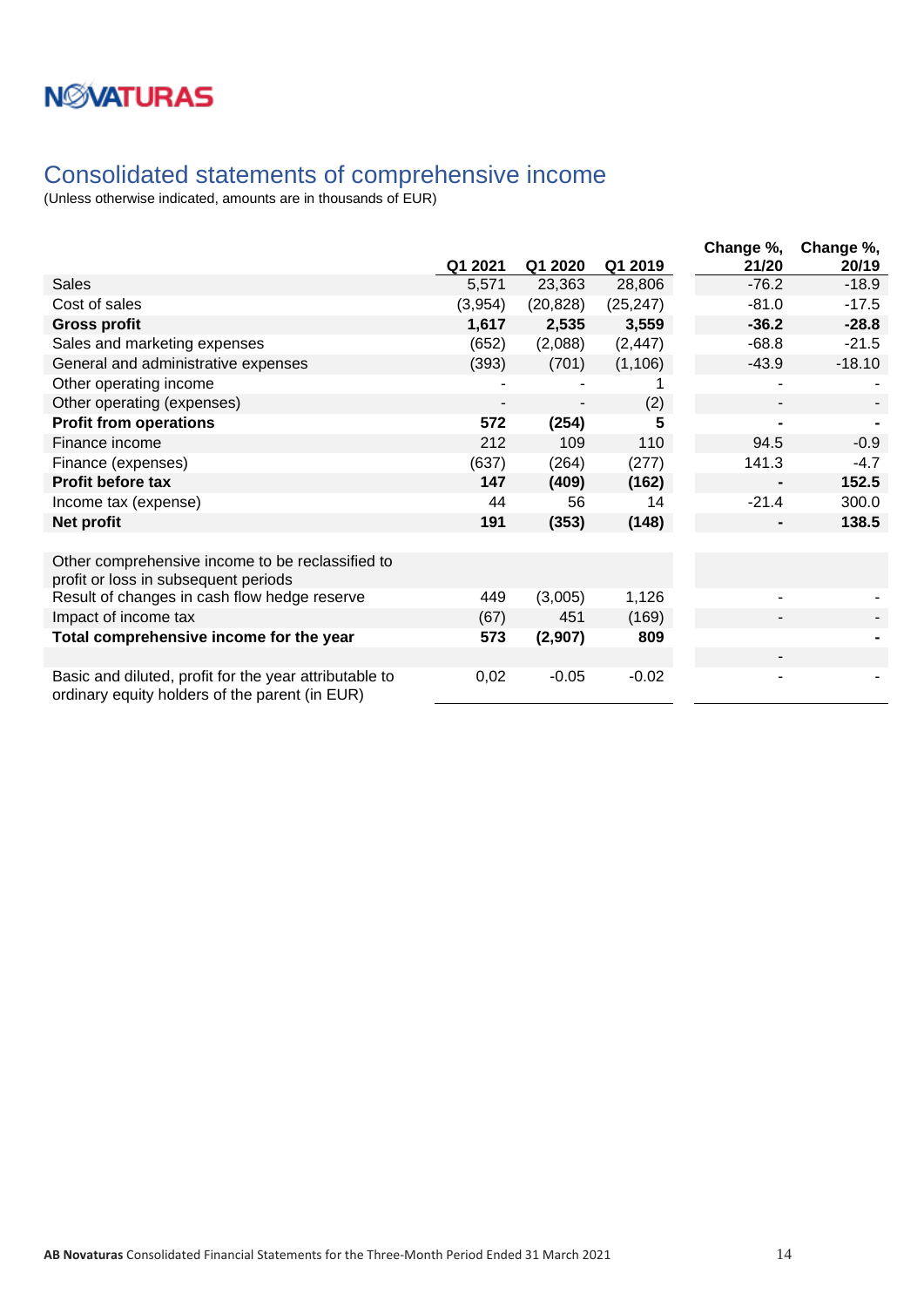## <span id="page-14-0"></span>Consolidated statements of financial position

|                                                | 31 March 2021  | 31 March 2020 | 31 March 2019 |
|------------------------------------------------|----------------|---------------|---------------|
| <b>ASSETS</b>                                  |                |               |               |
| <b>Non-current assets</b>                      |                |               |               |
| Goodwill                                       | 30,327         | 30,327        | 30,327        |
| Other intangible assets                        | 114            | 210           | 380           |
| Property, plant and equipment                  | 103            | 183           | 252           |
| Right of use assets                            | 219            | 562           |               |
| Long-term receivables                          | 187            | 218           | 62            |
| Deferred income tax asset                      | 935            | 7             | 6             |
| <b>Total non-current assets</b>                | 31,885         | 31,507        | 31,027        |
|                                                |                |               |               |
| <b>Current assets</b>                          |                |               |               |
| Inventories                                    | $\overline{2}$ | 3             | 4             |
| Prepayments and deferred expenses              | 7,114          | 15,626        | 20,231        |
| Trade accounts receivable                      | 127            | 372           | 482           |
| Prepaid income tax                             | 70             | 175           | 231           |
| Other receivables                              | 221            | 929           | 2,579         |
| Other current financial assets                 |                |               |               |
| Restricted cash                                | 2,300          | 3,200         | 2,150         |
| Cash and cash equivalents                      | 4,241          | 3,159         | 3,686         |
| <b>Total current assets</b>                    | 14,075         | 23,464        | 29,363        |
|                                                |                |               |               |
| <b>Total assets</b>                            | 45,960         | 54,971        | 60,390        |
|                                                |                |               |               |
| <b>EQUITY AND LIABILITIES</b>                  |                |               |               |
| <b>Equity</b>                                  |                |               |               |
| Share capital                                  | 234            | 234           | 234           |
| Cash flow hedge reserve                        | (39)           | (2, 332)      | (394)         |
| Legal reserve                                  | 29             | 29            | 29            |
| Foreign currency translation reserve           | 145            | 145           | 145           |
| Retained earnings                              | 13,965         | 17,044        | 15,162        |
| <b>Total equity</b>                            | 14,334         | 15,120        | 15,176        |
|                                                |                |               |               |
| <b>Liabilities</b>                             |                |               |               |
| Non-current borrowings                         | 8,767          | 4,000         | 6,000         |
| Other non-current liabilities                  | 3,321          |               |               |
| Deferred income tax liabilities                |                | 2,823         | 2,936         |
| Lease liabilities                              | 83             | 360           |               |
| <b>Total non-current liabilities</b>           | 12,171         | 7,183         | 8,936         |
|                                                |                |               |               |
| <b>Current liabilities</b>                     |                |               |               |
| Current portion of non-current borrowings      | 2,699          | 2,000         | 2,000         |
| <b>Current borrowings</b>                      | 2,737          | 6,655         | 5,784         |
| Trade payables                                 | 1,784          | 2,946         | 4,077         |
| Advances received                              | 10,929         | 17,403        | 21,156        |
| Income tax payable                             | 8              |               | 29            |
| Other current liabilities and accrued expenses | 1,104          | 704           | 3,232         |
| Lease leabilities                              | 46             | 216           |               |
| Other current financial liabilities            | 148            | 2,744         |               |
| <b>Total current liabilities</b>               | 19,455         | 32,668        | 36,278        |
|                                                |                |               |               |
| <b>Total equity and liabilities</b>            | 45,960         | 54,971        | 60,390        |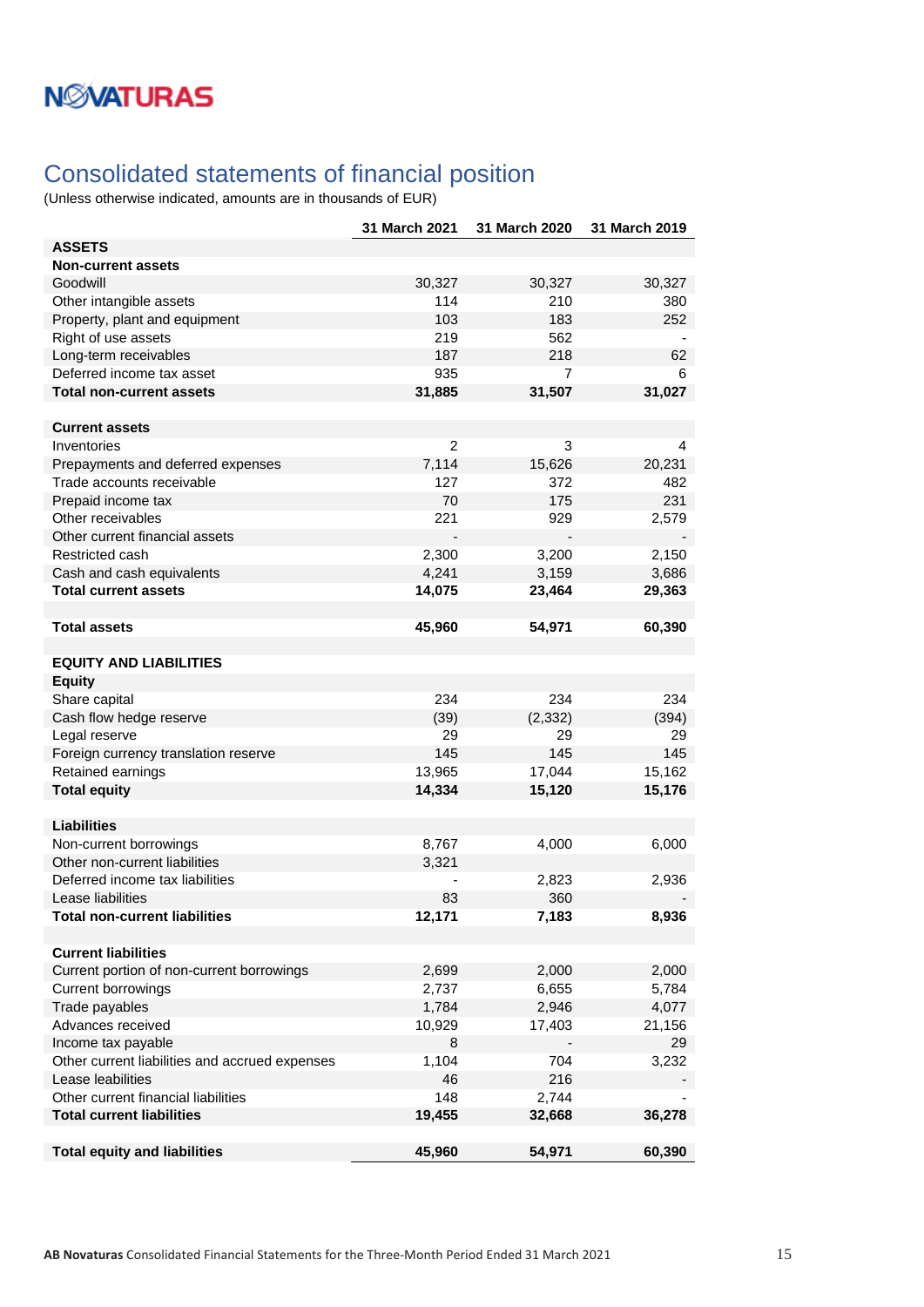

## <span id="page-15-0"></span>Consolidated statements of changes in equity

|                                | <b>Share</b><br>capital  | Legal<br>reserve         | Cash<br>flow<br>hedge<br>reserve | <b>Retained</b><br>earnings | Foreign<br>currency<br>translation<br>reserve | <b>Equity</b><br>attributable<br>to equity<br>holders |
|--------------------------------|--------------------------|--------------------------|----------------------------------|-----------------------------|-----------------------------------------------|-------------------------------------------------------|
| Balance as at 31 December 2019 | 234                      | 29                       | 222                              | 19,524                      | 145                                           | 20,154                                                |
| Net profit for the year        | $\overline{\phantom{a}}$ |                          | $\blacksquare$                   | (5,750)                     | ۰                                             | (5,750)                                               |
| Other comprehensive income     | $\overline{\phantom{0}}$ | $\overline{\phantom{a}}$ | (643)                            |                             | $\overline{\phantom{a}}$                      | (643)                                                 |
| Total comprehensive income     |                          |                          | (643)                            | (5,750)                     | $\overline{\phantom{0}}$                      | (6, 393)                                              |
| Balance as at 31 December 2020 | 234                      | 29                       | (421)                            | 13,774                      | 145                                           | 13,761                                                |
| Net profit for the year        |                          |                          |                                  | 191                         |                                               | 191                                                   |
| Other comprehensive income     |                          |                          | 382                              |                             |                                               | 382                                                   |
| Total comprehensive income     |                          |                          | 382                              | 191                         |                                               | 573                                                   |
| Balance as at 31 March 2021    | 234                      | 29                       | (39)                             | 13,965                      | 145                                           | 14,334                                                |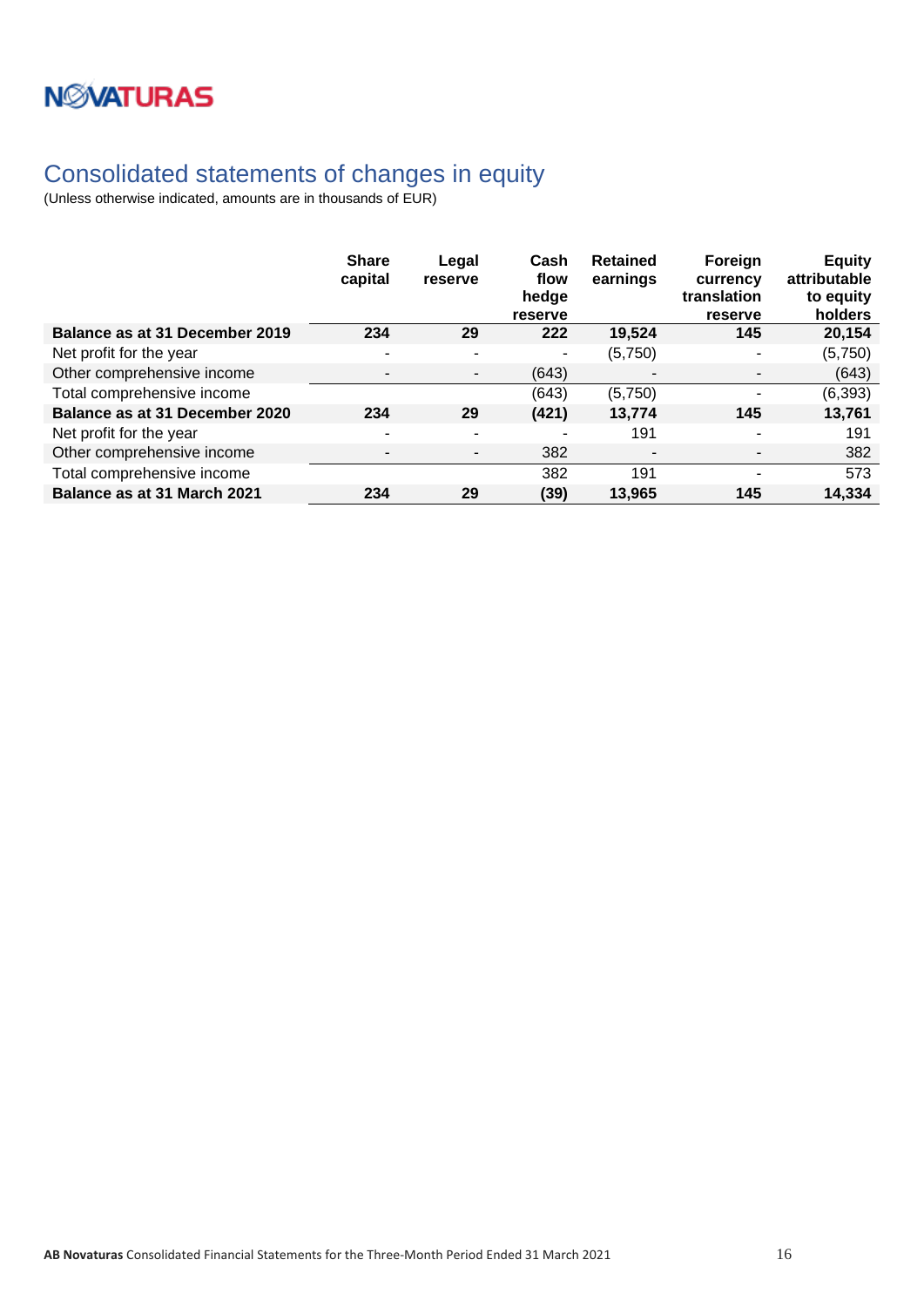## <span id="page-16-0"></span>Consolidated statements of cash flow

|                                                                          | Q1 2021 | Q1 2020   | Q1 2019   |
|--------------------------------------------------------------------------|---------|-----------|-----------|
| Cash flows from (to) operating activities                                |         |           |           |
| Net profit                                                               | 191     | (353)     | (148)     |
| Adjustments for non-cash items:                                          |         |           |           |
| Depreciation and amortization                                            | 42      | 64        | 78        |
| Change in deferred income tax                                            |         | (511)     |           |
| Elimination of financial, investment and other non-cash activity results | 641     | (2, 414)  | 1,116     |
|                                                                          |         |           |           |
| <b>Changes in working capital:</b>                                       | 874     | (3, 214)  | 1,201     |
| Decrease in inventories                                                  |         | 1         | (1)       |
| (Increase) decrease in trade receivables                                 | 17      | 280       | 215       |
| (Increase) decrease in other receivables                                 | (37)    | (2,996)   | (2,501)   |
| (Increase) decrease in prepayments and deferred expenses                 | 559     | (6, 459)  | (11, 367) |
| Increase (decrease) in trade payables                                    | (177)   | (1,227)   | (534)     |
| Increase in advances received                                            | 53      | 2,406     | 6,897     |
| Income tax paid                                                          | (18)    | (95)      |           |
| Increase (decrease) in other accounts payable and accrued expenses       | (525)   | 1,095     | (561)     |
| Net cash flows from operating activities                                 | 746     | (10, 209) | (6, 651)  |
|                                                                          |         |           |           |
| Cash flows from (to) investing activities                                |         |           |           |
| (Acquisition) of non-current assets (except investments)                 | (23)    | (3)       | (24)      |
| Proceeds from sale of non-current assets (except investments)            |         |           |           |
| Net cash flows (to) investing activities                                 | (23)    | (3)       | (24)      |
|                                                                          |         |           |           |
| <b>Cash flows from financing activities</b>                              |         |           |           |
| Loans received                                                           | 1,405   | 6,655     | 5,784     |
| (Repayment) of loans                                                     | (732)   |           |           |
| Interest (paid)                                                          | (220)   | (138)     | (126)     |
|                                                                          |         |           |           |
| Net cash flows (to) financing activities                                 | 453     | 6,517     | 5,658     |
|                                                                          |         |           |           |
| Net increase (decrease) in cash flows                                    | 1,176   | (3,695)   | (1,017)   |
|                                                                          |         |           |           |
| Cash and cash equivalents at the beginning of the year                   | 5,365   | 6,854     | 4,703     |
|                                                                          |         |           |           |
| Cash and cash equivalents at the end of the period                       | 6,541   | 3,159     | 3,686     |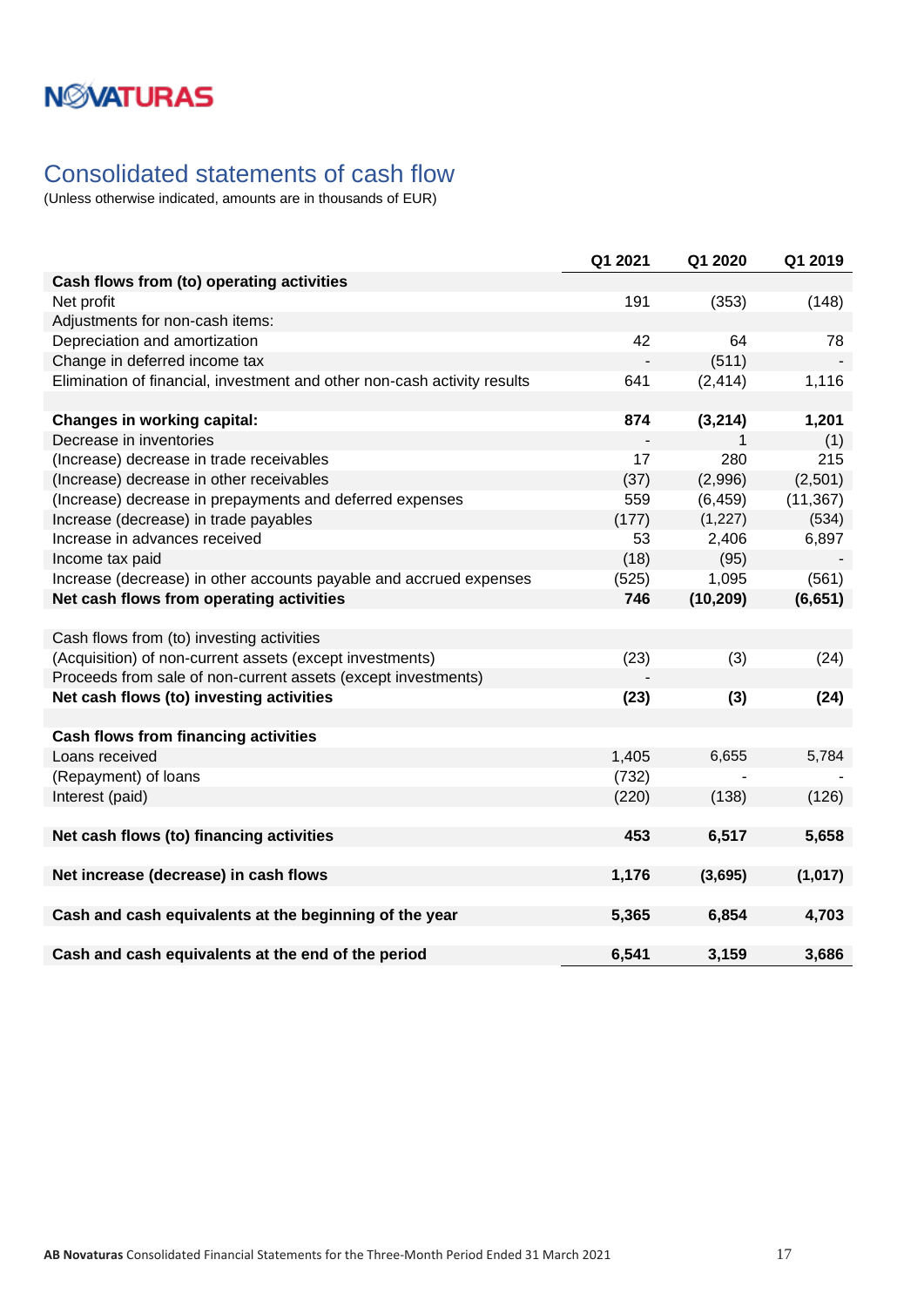# **N***N***XATURAS**

## <span id="page-17-0"></span>Notes to the financial statements

### <span id="page-17-1"></span>**Information about subsidiaries**

Novaturas Group is a holding structure and AB Novaturas is the parent company which conducts operations directly and through subsidiaries in their respective markets of Lithuania, Latvia and Estonia.

| Company                        | Country of operations Shareholding % as of |     |
|--------------------------------|--------------------------------------------|-----|
| <b>Novatours SIA</b>           | Latvia                                     | 100 |
| Novatours OÜ                   | Estonia                                    | 100 |
| Aviaturas ir Partneriai UAB    | Lithuania                                  | 100 |
| <b>SRL Novatours Holidays*</b> | Romania                                    | 100 |

\* Operations of the subsidiary in Romania were discontinued in 2009.

#### <span id="page-17-2"></span>**Sales and marketing expenses**

|                                    | Q1 2021 | Q1 2020 | Q1 2019 | Change %,<br>21/20 | Change %,<br>20/19 |
|------------------------------------|---------|---------|---------|--------------------|--------------------|
| Commissions                        | 279     | 1,200   | 1,478   | $-76.8$            | $-18.8$            |
| Salaries and related taxes         | 252     | 535     | 590     | $-52.9$            | $-9.3$             |
| Advertising and marketing expenses | 64      | 242     | 264     | $-73.6$            | $-8.3$             |
| Rent and maintenance expenses      | 33      | 59      | 60      | $-44.1$            | $-1.7$             |
| Depreciation and amortization      | 8       | 10      | 5       | $-20.0$            | $+100$             |
| Business trips expenses            | ۰       | 8       | 9       |                    | $-11.1$            |
| Communication expenses             | 9       | 8       | 13      | $+12.5$            | $-38.5$            |
| <b>Transportation expenses</b>     | 3       | 8       | 9       | $-62.5$            | $-11.1$            |
| Representation expenses            | ٠       | 7       | 27      |                    | $-74.1$            |
| Training expenses                  | ۰       | 1       |         | $\blacksquare$     |                    |
| Other                              | 4       | 10      | 22      | $-60.0$            | $-54.5$            |
| Total:                             | 652     | 2,088   | 2,478   | $-68.8$            | $-15.7$            |

#### <span id="page-17-3"></span>**General and administrative expenses**

|                                | Q1 2021        | Q1 2020 | Q1 2019 | Change %,<br>21/20 | Change %,<br>20/19 |
|--------------------------------|----------------|---------|---------|--------------------|--------------------|
| Salaries and related taxes     | 168            | 341     | 529     | $-50.7$            | $-35.5$            |
| Rent and maintenance expenses  | 17             | 28      | 32      | $-39.3$            | $-12.5$            |
| Depreciation and amortization  | 34             | 56      | 71      | $-39.3$            | $-21.1$            |
| Business trips expenses        | ۰              | 7       | 17      |                    | $-58.8$            |
| Communication expenses         | 5              | 6       | 9       | $-16.7$            | $-33.3$            |
| Consulting expenses            | 54             | 35      | 73      | $+54.3$            | $-52.1$            |
| <b>Transportation expenses</b> | $\overline{4}$ | 8       | 9       | $-50.0$            | $-11.1$            |
| Representation expenses        | 2              | 12      | 24      | $-83.3$            | $-50.0$            |
| Training expenses              | $\blacksquare$ | 6       | 3       |                    | $+100.0$           |
| Other                          | 109            | 202     | 308     | $-46.0$            | $-34.4$            |
| Total:                         | 393            | 701     | 1,075   | $-43.9$            | $-34.8$            |

During the first quarter of 2021, the company incurred one-off expenses related to headcount decrease (EUR 21,000) and legal costs (EUR 19,000).These costs are reflected in the salaries and related taxes lines.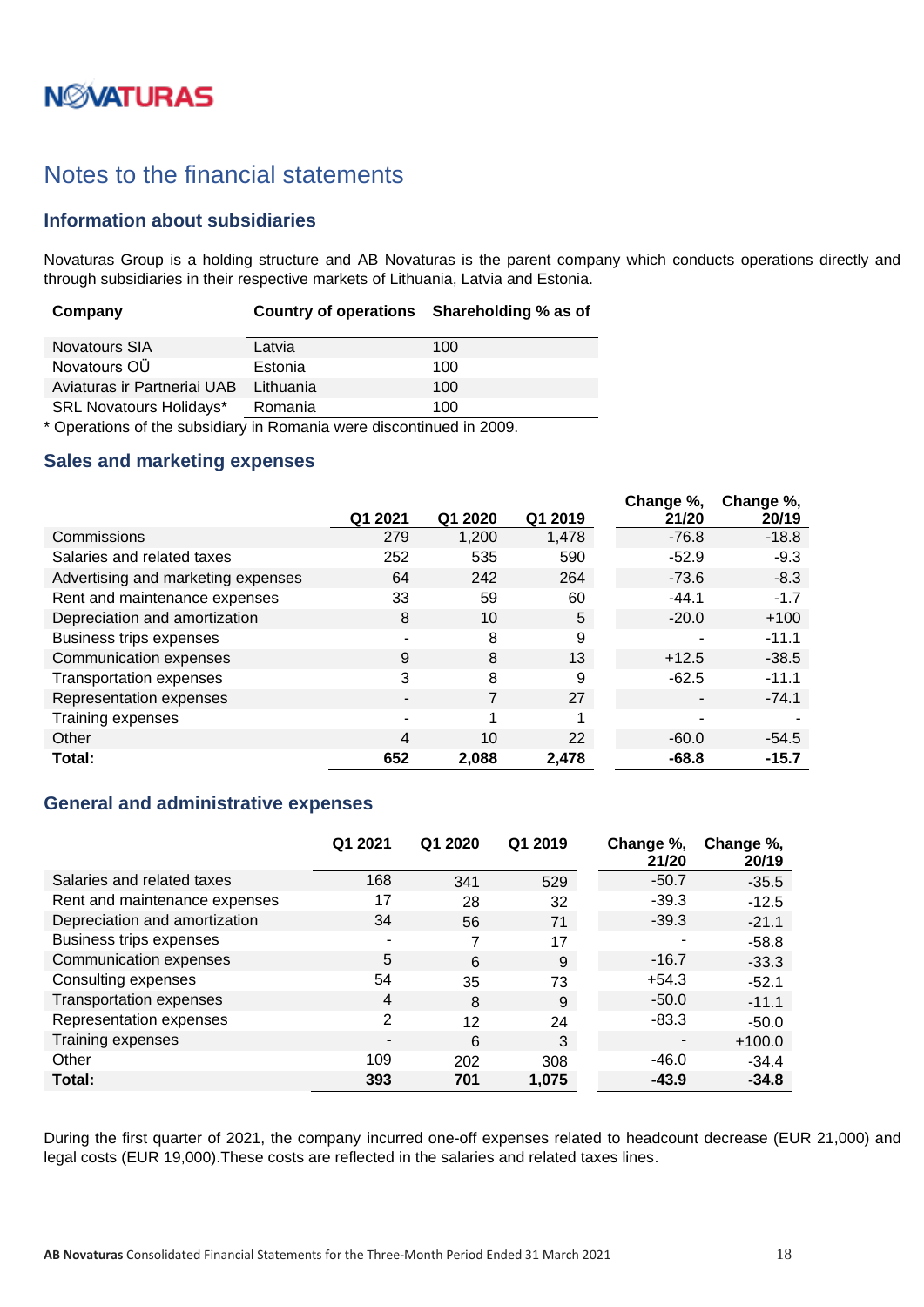

During the first quarter of 2020, the company incurred one-off expenses related to headcount decrease (EUR 12,000) and legal costs (EUR 19,000). Total one-off expenses amounted to EUR 31,000. These costs are reflected in the salaries and related taxes, consulting and other expenses lines

During the first quarter of 2019, the company incurred one-off expenses related to a change of CEO (EUR 57,000) and legal costs (EUR 23,000). Total one-off expenses amounted to EUR 80,000. These costs are reflected in the salaries and related taxes, consulting and other expenses lines

### <span id="page-18-0"></span>**Hedging**

The company operates as a tour operator. Due to its business specifics, the company is exposed to the risk of fluctuation in the price of aviation fuel and the EUR/USD foreign exchange rate. The company hedges against changes in aviation fuel prices (which affect fuel costs) and against changes in the EUR/USD exchange rate (which affects fuel and hotel costs) for the entire period of early bookings for upcoming summer and winter seasons, using forward and futures contracts. When derivative positions are closed on a monthly basis, the result is accounted for in the comprehensive income report.

The tables below present the results of closed hedging contracts and still-held hedging contracts at period-end market value (in thousands of EUR):

|                                                         | Q1 2021 | Q1 2020 | Q1 2019 | 21/20 | Change Change<br>20/19 |
|---------------------------------------------------------|---------|---------|---------|-------|------------------------|
| Result of closed hedging contracts already reflected in | (167)   | (37)    |         | (130) | (114)                  |
| the statement of comprehensive income for the period    |         |         |         |       |                        |

|                                                             | 31 March | 31 March | 31 March |
|-------------------------------------------------------------|----------|----------|----------|
|                                                             | 2021     | 2020     | 2019     |
| Market value of existing hedges at the end of the<br>period | (46)     | (2,744)  | (394)    |

#### <span id="page-18-1"></span>**Borrowings**

The loans granted to the company are shown in the table below:

|                                                                                   | 31 March<br>2021 | 31 March<br>2020 | 31 March<br>2019 |
|-----------------------------------------------------------------------------------|------------------|------------------|------------------|
| Long-term borrowings                                                              |                  |                  |                  |
| AB Luminor Bank loan, annual interest rate of 3-month EURIBOR + 3.8%              | 5.307            | 6,000            | 8,000            |
| AB Luminor Bank loan, annual interest rate of 3-month EURIBOR + 3.8%              | 5,000            |                  |                  |
| UAB "Investicijų ir verslo garantijos" Ioan, annual interest rate 1.69%           | 2,404            |                  |                  |
| Altum Ioan, annual interest rate 2.9%                                             | 960              |                  |                  |
| Tax Ioans                                                                         | 1,116            |                  |                  |
| <b>Total non-current borrowings</b>                                               | 14,787           | 4,000            | 6,000            |
| Current portion of non-current borrowings                                         | (2,699)          | (2,000)          | (2,000)          |
|                                                                                   | 12,088           | 4,000            | 6,000            |
| Current borrowings                                                                |                  |                  |                  |
| Current portion of non-current borrowings                                         | 2,699            | 2,000            | 2,000            |
| AB Luminor Bank overdraft loan, annual interest rate of 3-month EURIBOR +<br>2.5% | 2,737            | 6,655            | 5,784            |
| <b>Total current borrowings</b>                                                   | 5,436            | 8,655            | 7,784            |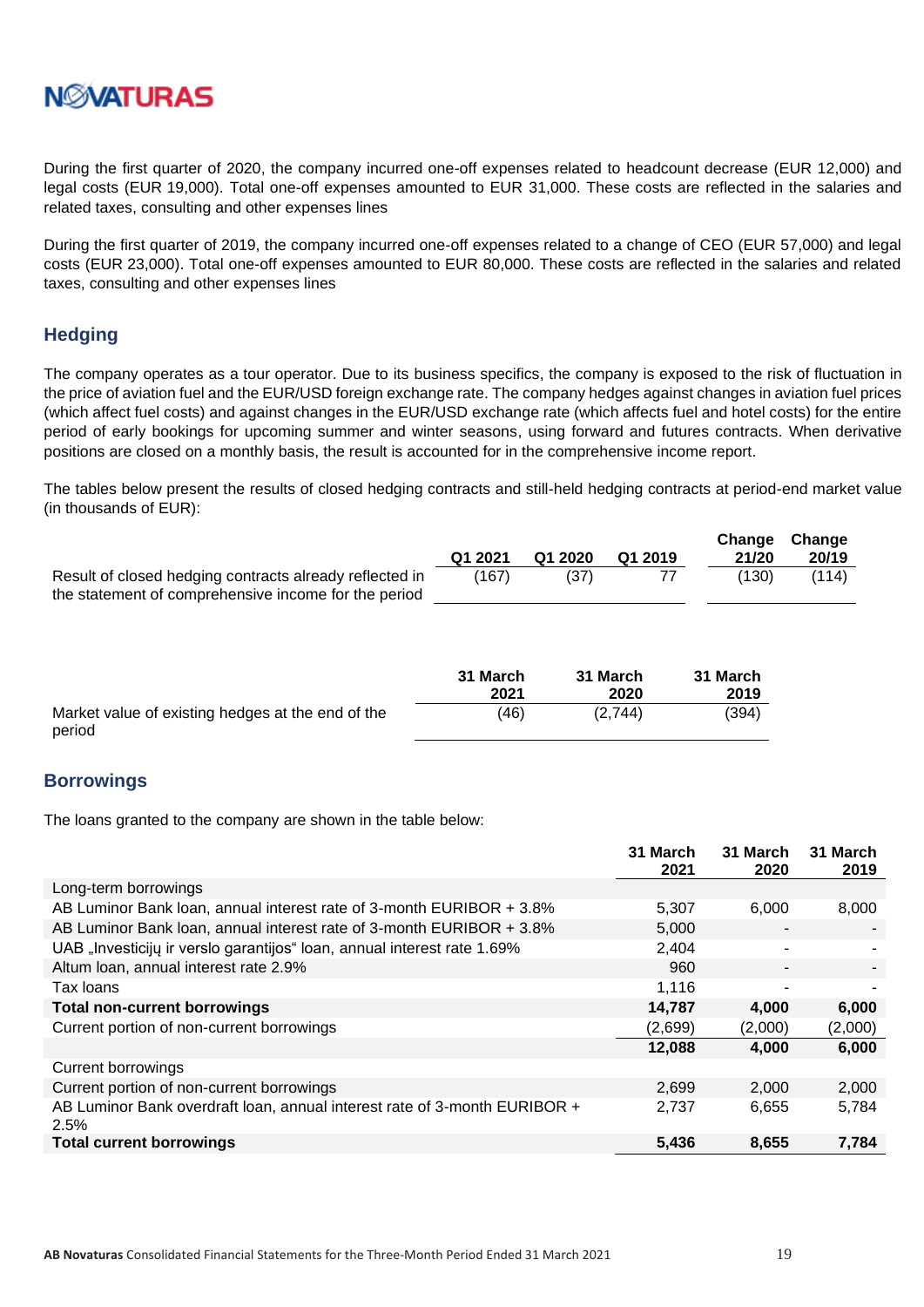

Off-balance sheet commitments

|                                                                 | <b>Total Limit at Used limit at</b> |          |
|-----------------------------------------------------------------|-------------------------------------|----------|
|                                                                 | 31 March                            | 31 March |
|                                                                 | 2021                                | 2021     |
| <b>Bank quarantees</b>                                          |                                     |          |
| AB Luminor Bank, annual interest rate of 3-month EURIBOR + 2.7% | 7.000                               | 6.000    |
|                                                                 |                                     |          |

Bank guarantees are used to ensure the travel organizer's obligations in Lithuania, Latvia and Estonia.

#### <span id="page-19-0"></span>**Related party transactions**

During the three-month period ended 31 March 2021, total payments of EUR 24,150 were made to Supervisory Council members.